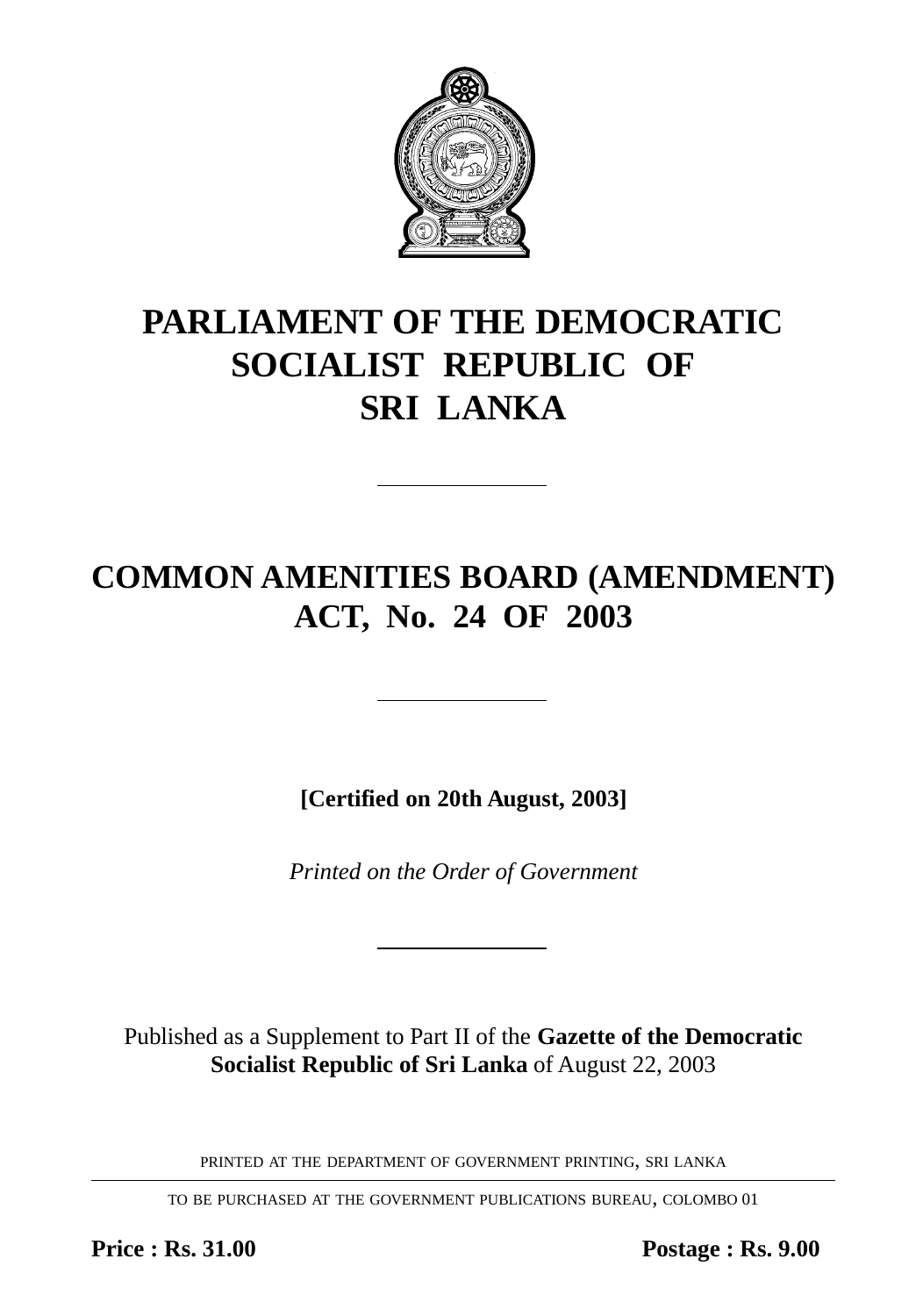Common Amenities and Common Elements of Units of Accommodation" of the words "As the Condominium

Republic of Sri Lanka as follows :–

Management Authority for the Control, Management, Maintenance and Administration of the Condominium Property, Semi Condominium Property and Provisional Condominium Property".

**3.** (1) In the principal enactment and in any other written law, there shall be substituted –

- (*a*) for the words "Common Amenities Board Law", the words "Condominium Management Authority Law":
- (*b*) for the words "Common Amenities Board" and "Board" denoting the Common Amenities Board, the words "Condominium Management Authority" and "Authority" respectively.

(2) Every reference to the "Common Amenities Board Law" and the "Common Amenities Board" in any notice, notification, contract, communication or other document shall be read and construed as a reference to the "Condominium Management Authority Act" and the "Condominium Management Authority " respectively.

Board (Amendment) Act, No. 24 of 2003. **2.** The Long Title to the Common Amenities Board Law, No. 10 of 1973 (hereinafter referred to as the "principal enactment") is hereby amended by the substitution for the words "As the Common Amenities Board for the control, Management, Maintenance and Administration of the

**1.** This Act may be cited as the Common Amenities

LAW No. 10 OF 1973

L.D $=$ O 53/2001. AN ACT TO AMEND THE COMMON AMENITIES BOARD

BE it enacted by the Parliament of the Democratic Socialist

## $Common$  Amenities Board (Amendment) *Act , No. 24 of 2003*

[Certified on 20th August, 2003]

Short title.

Amendment of the Long Title of Law, No. 10 of 1973.

"Common Amenities Board Law", and "Common Amenities Board", and "Board" to be known as the "Condominium Management Authority Law", "Condominium Management Authority" and "Authority".

2—H 18079— 5,650 (2003/05)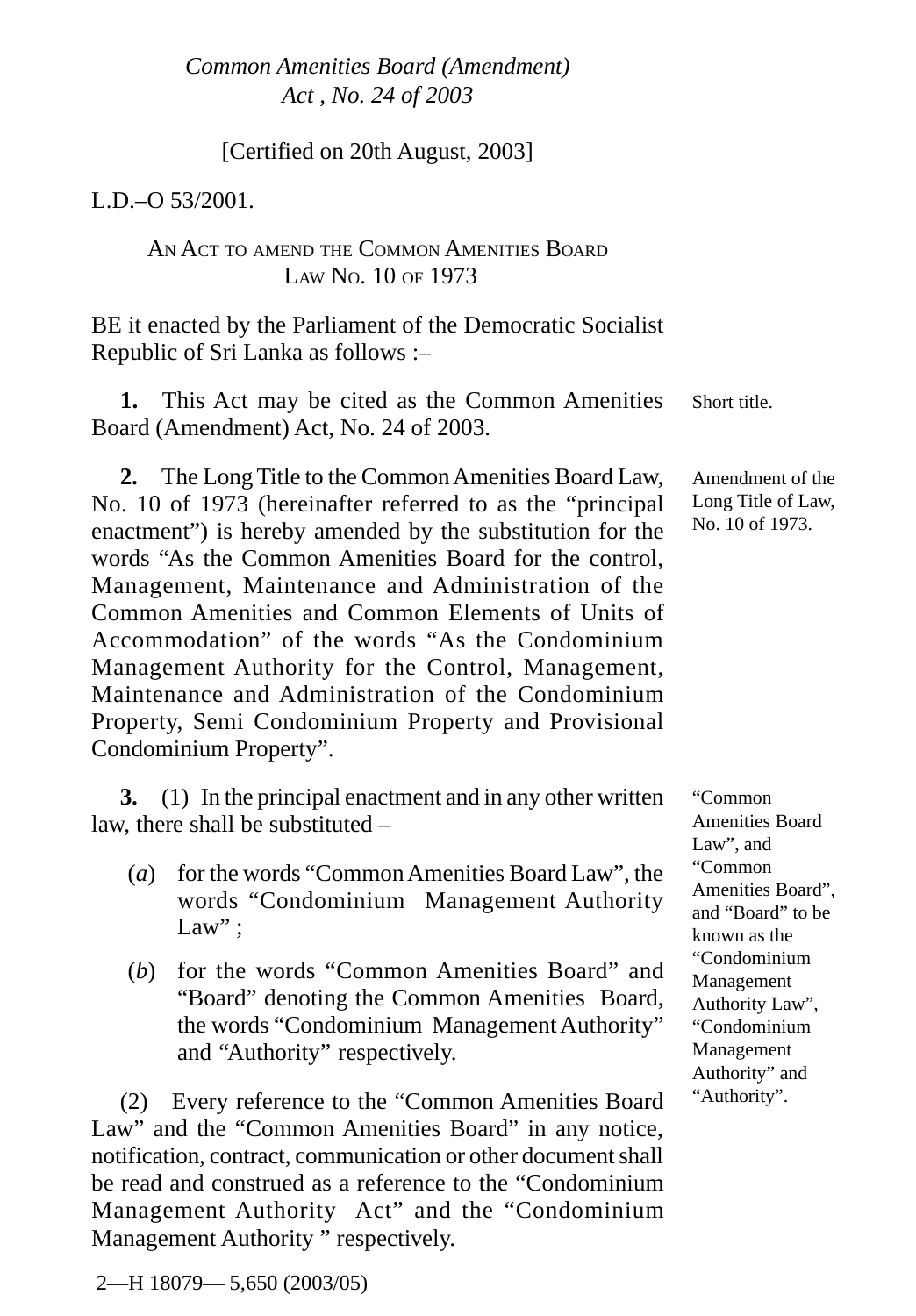#### 2 *Common Amenities Board (Amendment) Act , No. 24 of 2003*

Replacement of section 4 of the principal enactment.

**4.** Section 4 of the principal enactment is hereby repealed and the following section substituted therefor :–

4. This Law shall apply to any building or buildings having two or more stories on alienated land, held as one land parcel capable of being subdivided into parcels, and to any building or buildings having only one storey on the same land capable of being subdivided into parcels, (hereinafter referred to as "Condominium Property"), any building proposed to be or in the process of being erected on alienated land, held as one land parcel and which shall be capable of being subdivided into parcels (hereinafter referred to as "Provisional Condominium Property") and any partly completed building in which there are more than one completed condominium parcels fit for human habitation shown in the registered Provisional Condominium Plan (hereinafter referred to as "Semi Condominium Property").'. 'Application of the Law.

**5.** Section 5 of the principal enactment is hereby repealed and the following section substituted therefor :–

"Objects of the Authority.

- 5. The objects of the Authority shall be to –
- (*a*) control, manage, maintain and administer the condominium parcels, the common elements and the common amenities of the Condominium Property or Semi Condominium Property ;
- (*b*) ensure that the common elements and the Common Amenities of the Condominium Property or Semi Condominium Property are properly maintained in good order and that periodic repairs are being carried out in order to maintain such property in good

Replacement of section 5 of the principal enactment.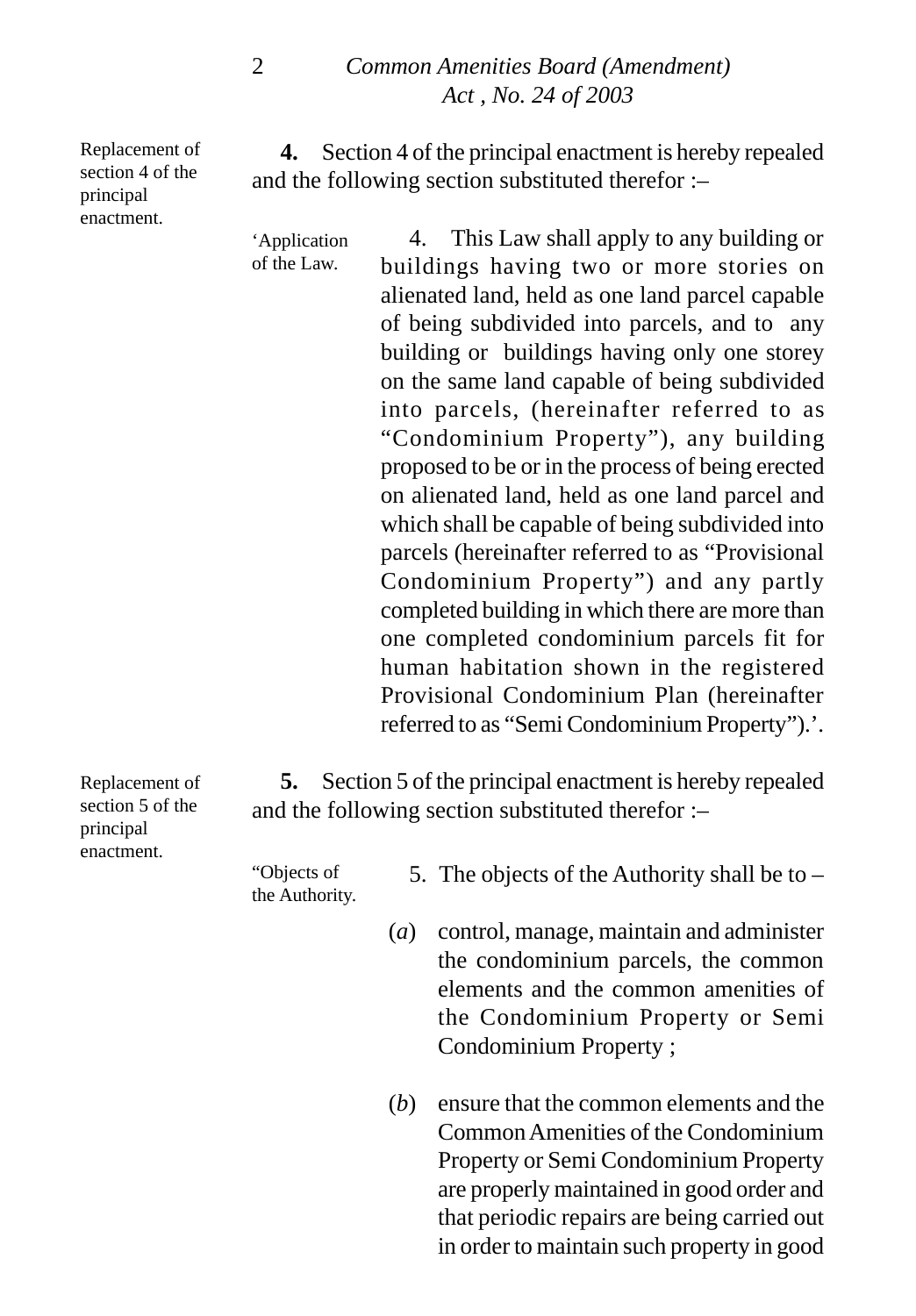#### *Common Amenities Board (Amendment)* 3 *Act , No. 24 of 2003*

and serviceable order, and to assist the management corporation or the owner or owners or occupiers to carry out such activities or to be directly involved with such activities in the event of the management corporation or owner or owners or occupiers failing to carry out such activities ;

- (*c*) ensure that all buildings comprising such condominium parcels are insured against risk of fire, civil commotion and riot or to insure or keep insured, if so requested by the management corporation or by the owners, and to recover such premium or charges from the management corporation or the owners as the case may be ;
- (*d*) remove all such unauthorized constructions erected or carried out by the respective owners or occupiers of such condominium parcels or by any person, contrary to the registered condominium plan of the Condomenium Property or the registered Semi Condominium Plan of the Semi Condominium Property ;
- (*e*) ensure that the management corporation of the condominium property or Semi Condominium Property are Properly functioning and to manage and administer the activities of such management corporation ;
- (*f*) assist the management corporation or the owner or owners or occupiers of the condominium parcels, of the Condominium Property or Semi Condominium Property in providing the services such as water, sewerage,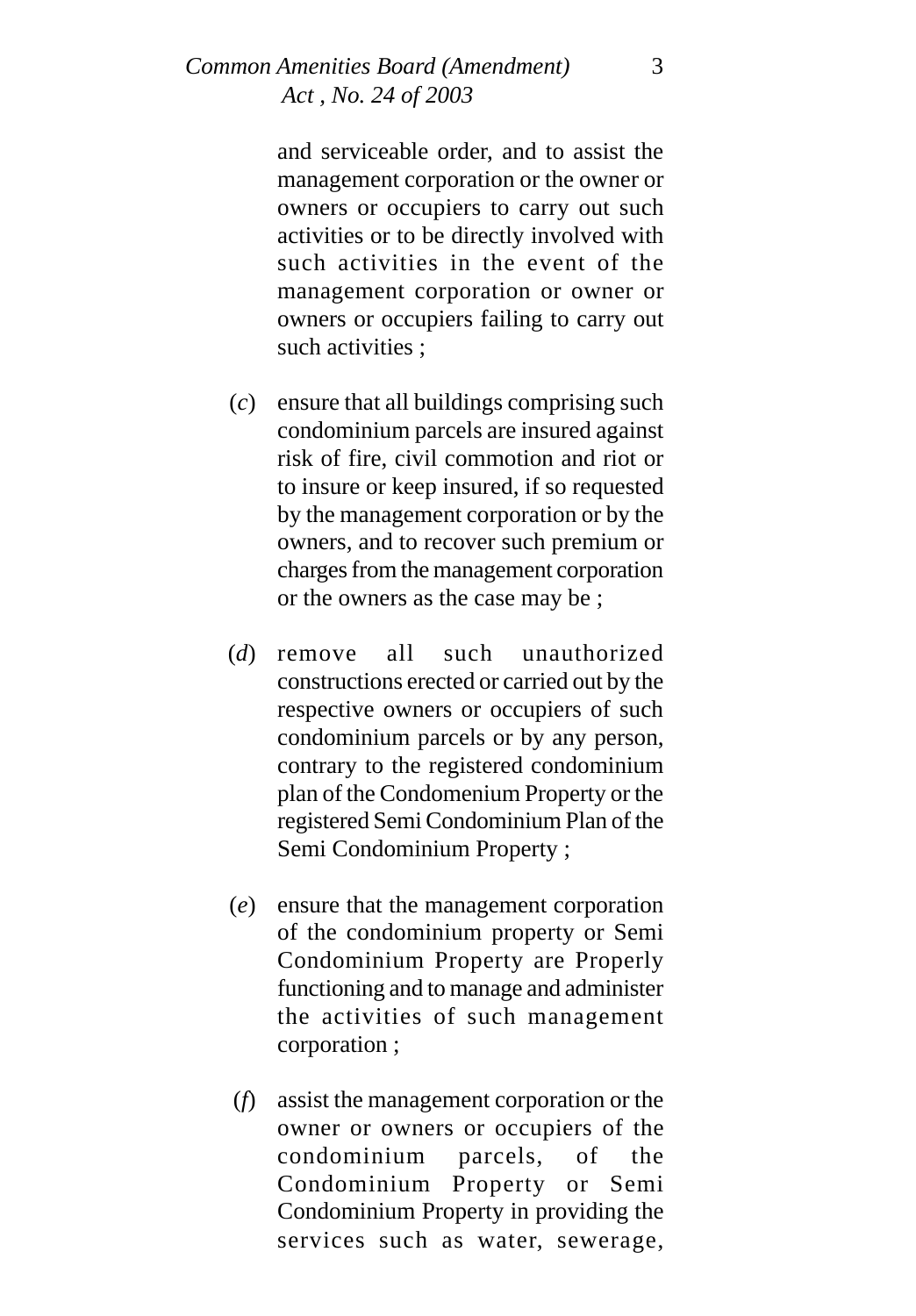drainage, gas, electricity, garbage disposal, air conditioning, telephone, radio and redifusion services to the owner or owners or occupiers of the condominium parcels of such condominium Property or Semi Condominium Property ;

- (*g*) assist the management corporation to establish and maintain for use by owners or occupiers of such condominium parcels, facilities such as roads, accessways, lawns, gardens, parks, playgrounds and other open spaces, or to be directly involved with such activities, in the event of the management corporation failing to establish and maintain such facilities ;
- (*h*) transfer to the local authority the maintenance of roads, accessways, lawns, gardens, parks, playgrounds and other open spaces for the use by owners or occupiers of the condominium parcels of the Condominium Property or Semi Condominium Property ;
- (*i*) provide maintenance and repair services to such condominium parcels of the Condominium Property or Semi Condominium Property at the request of the management corporation or owners or occupiers thereof ;
- (*j*) monitor the progress of the construction of the registered Provisional condominium Property in order to ensure that the interests of the stakeholders are protected and to intervene wherever necessary to protect such interests ;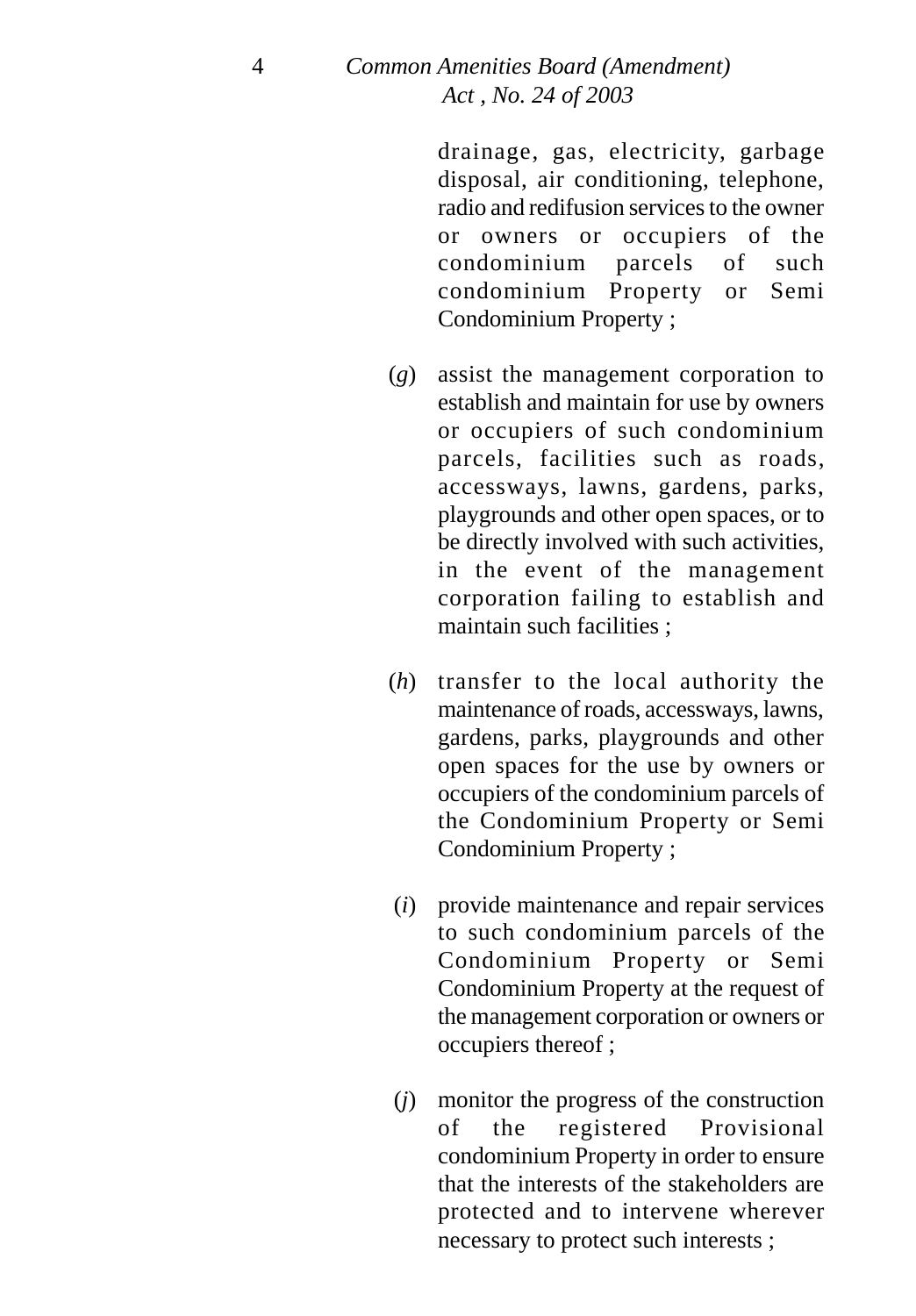#### *Common Amenities Board (Amendment)* 5 *Act , No. 24 of 2003*

- (*k*) formulate and submit condominium redevelopment programmes including capital investment plans to the Minister for approval by the Government ;
- (*l*) call upon the National Housing Development Authority or the Urban Development Authority or any local authority or any government agency or any private sector developer, to undertake the implementation of such condominium re-development projects, or to undertake the execution of the condominium redevelopment projects, of such programme as may be approved by the Government ;
- (*m*) undertake the completion of any condominium building shown in the registered Semi Condominium Plan or Provisional Condominium Plan, in the event of any owner failing to complete such project ;
- (*n*) develop or re-develop land for carrying out of any of the objects of the Authority ; and
- (*o*) do all such other acts as may be necessary or conducive to the attainment of any or all of the above objects.".

**6.** Section 6 of the principal enactment is hereby repealed and the following section substituted therefor :–

"Powers of the 6. For the proper carrying out of its objects enactment. the Authority shall exercise any one or more of the following powers :– Authority.

> (*a*) acquire by way of acquisition, vesting, grant or purchasing, or to receive by way of gift or otherwise any immovable or

Replacement of section 6 of the principal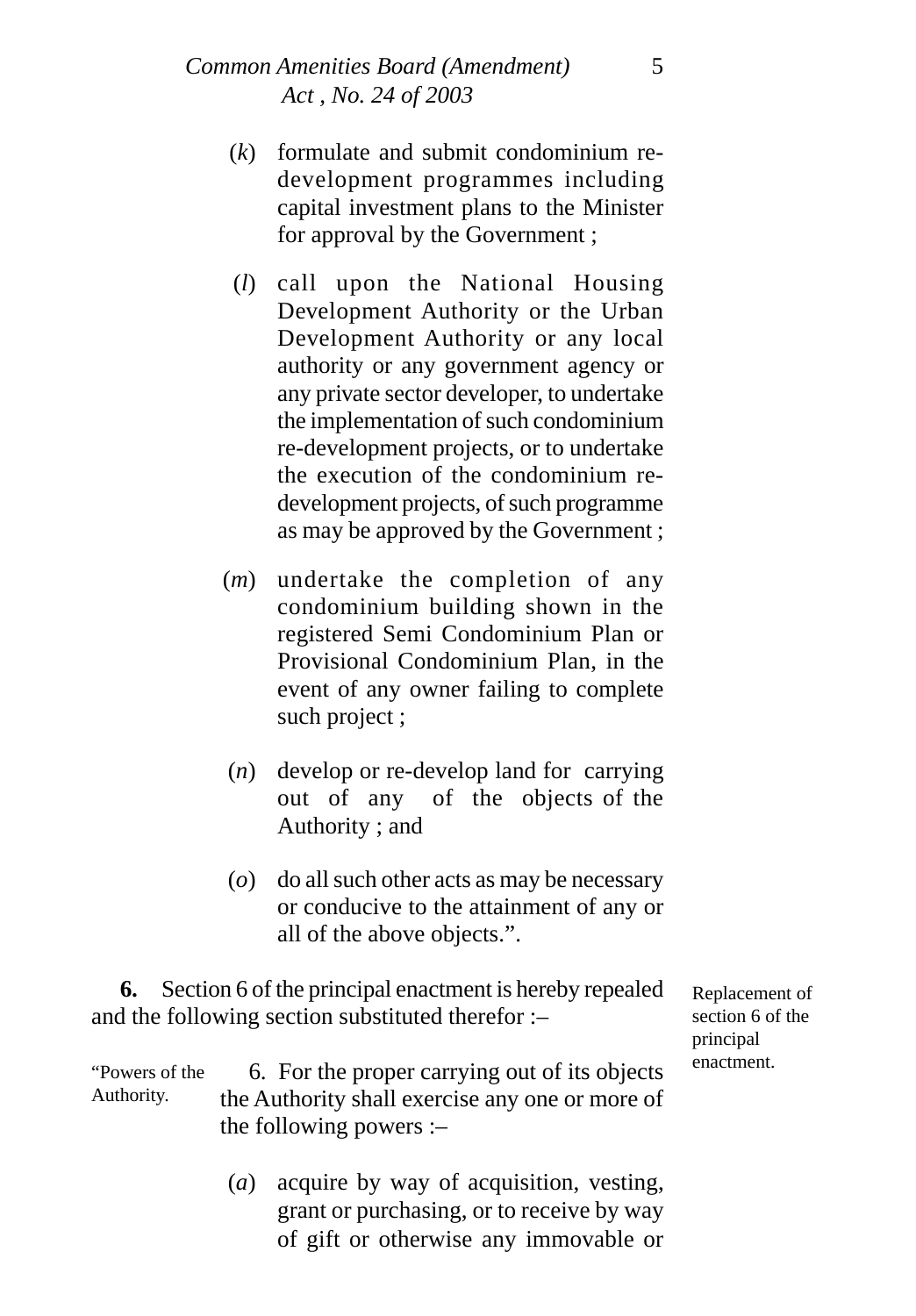movable property and to hold, manage, sell, surrender, exchange, lease or otherwise dispose of such property ;

- (*b*) receive donations and bequests from any source whether local or foreign ;
- (*c*) borrow moneys required by it for the discharge of the functions ;
- (*d*) charge rent for any land parcel or buildings or Condominium Property let by the Authority ;
- (*e*) levy fees or charges, for any services rendered by the Authority under this Law or any other written law ;
- (*f*) recover any premia from owners in proportion to their interests in the condominium parcels ;
- (*g*) recover from any person including an owner, expenses incurred in making good any damage caused by him to the common amenities or common elements of the condominium parcels ;
- (*h*) provide to any condominium parcel, any services including its refurbishment, repair, and maintenance at the request of the management corporation or owner or occupier of the condominium parcel and levy charges therefor ;
- (*i*) undertake construction work ;
- (*j*) enter, either by itself or by its duly authorized agents, at all reasonable times, any condominium parcel for the purpose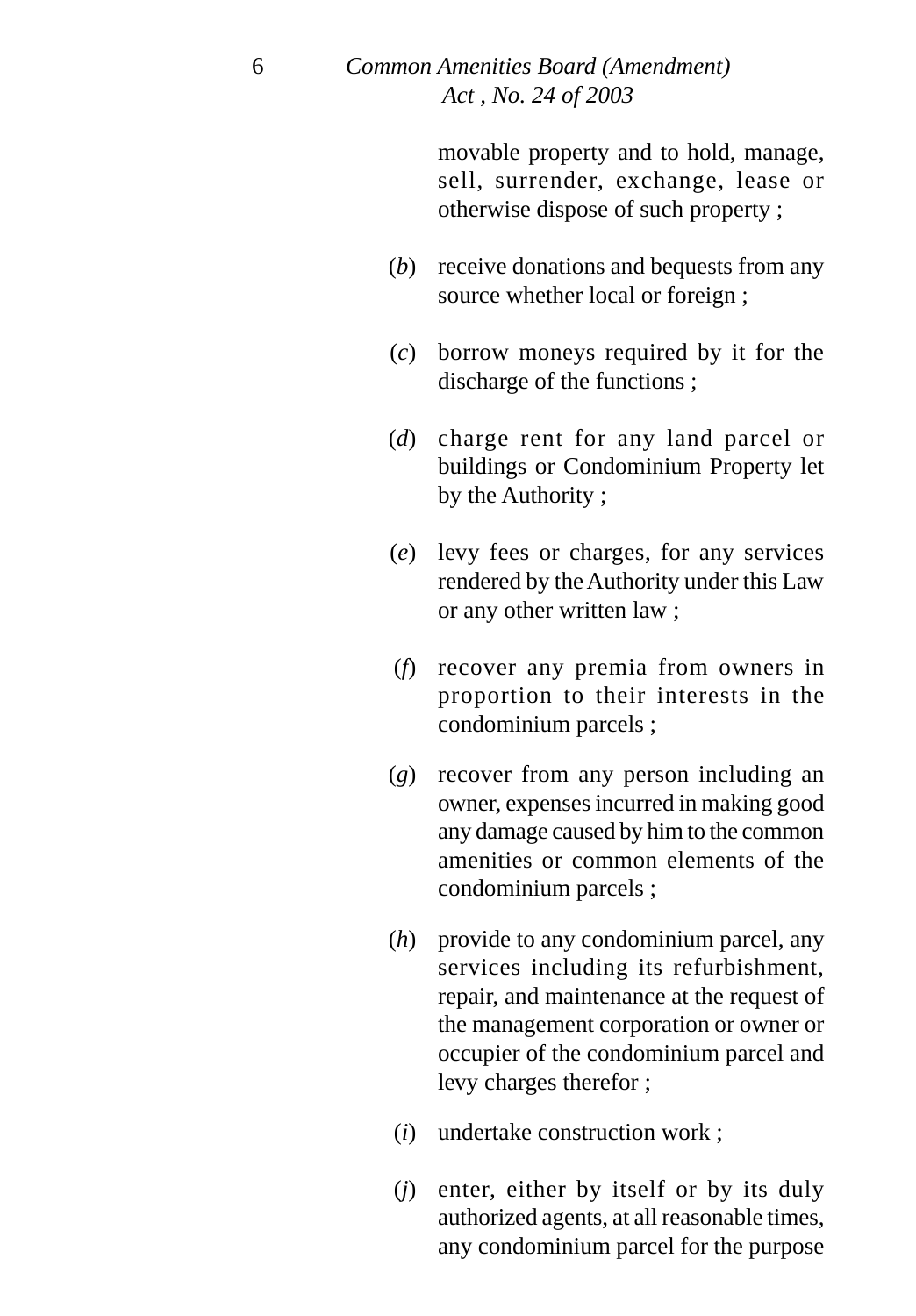#### *Common Amenities Board (Amendment)* 7 *Act , No. 24 of 2003*

of inspecting, repairing, or renewing pipes, wires, cables and ducts which also serve other condominium parcels or the common elements of the condominium parcels or for the purpose of maintaining, renewing, refurbishing, or repairing the condominium parcel or the common amenities or the common elements, of the Condominium Property or for the purpose of removing or demolishing unauthorized constructions of the Condominium Property or Semi Condominium Property or for the purpose of ensuring that any relevant statutory requirements are being complied with, or in the exercise of any of the powers, referred to in this section ;

- (*k*) enter either by itself or by its duly authorized agents at all reasonable times, any land parcel of the Provisional Condominium Property for the purpose of inspecting and reviewing the progress of the construction of the building shown in the registered provisional condominium plan ;
- (*l*) enter into such contracts and to make such arrangements as are reasonably required for the purpose of carrying out any of the objects of the Authority ;
- (*m*) resolve disputes between the management corporation and the owner or owners, and occupier, or owner and purchaser, or owner and mortgagee, or mortgagee and prospective purchaser or mortgagor and mortgagee of the condominium parcels of the Condominium Property, or Semi Condominium Property, or registered Provisional Condominium Property ;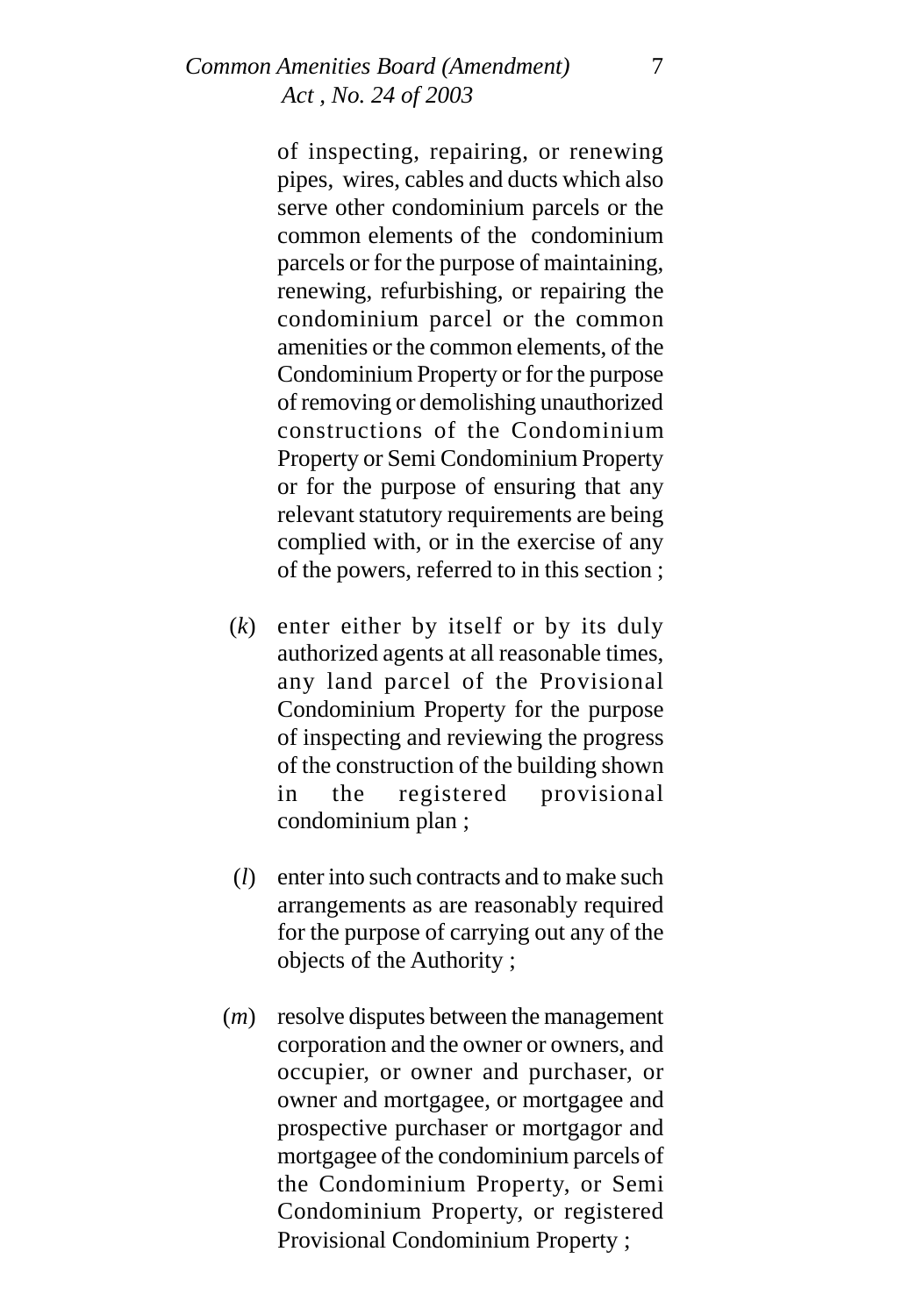## 8 *Common Amenities Board (Amendment) Act , No. 24 of 2003*

- (*n*) employ such officers and servants as may be necessary to carry out the work of the Authority and exercise disciplinary control over its officers and servants ;
- (*o*) make rules for the administration of the affairs of the Authority ; and
- (*p*) do all things which in the opinion of the Authority, are necessary to facilitate the carrying out of its objects.".

**7.** Section 7 of the principal enactment is hereby repealed and the following section substituted therefor –

7. Notwithstanding anything to the contrary in any other law, the Authority may, on a directive made by the Minister or on a request made by an owner or the owners of all the condominium parcels, or by the management corporation, or by the local authority, or any other public corporation as the case may be, where the Authority is satisfied that the owner or owners or the management corporation, are incapable of properly controlling, maintaining, managing and administering the common elements or common amenities of the condominium parcels of the Condominium Property or Semi Condominium Property, undertake to control, maintain, manage and administer of the common elements and common amenities, until such time the management corporation is capable of controlling, maintaining, managing and administering such common elements and common amenities of the Condominium Property or Semi Condominium Property.". "Authority to take over the maintenance amenities and elements of Condominium

Replacement of section 7 of the principal enactment.

control,

&c. of the common

common

Property.

the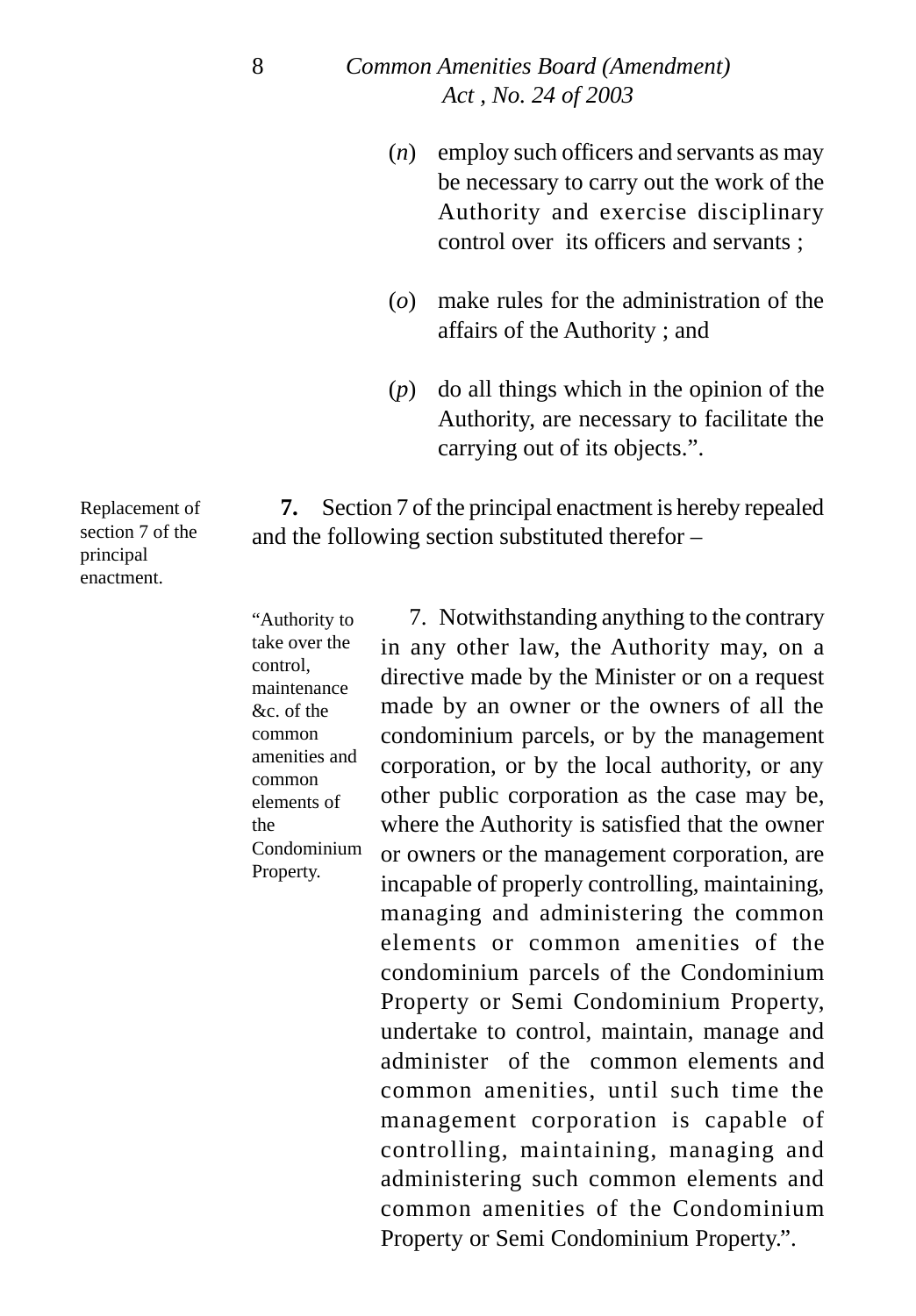**8.** Section 8 of the principal enactment is hereby repealed and the following section substituted therefor :–

8. (1) The management and administration of the affairs of the Authority shall be vested in a Board of Management (hereinafter referred to as "the Board") which shall consist of – "Board of Management.

- (*a*) the following *ex-officio* members namely —
	- (i) the General Manager of the National Housing Development Authority established under the National Housing Development Authority Act, No. 17 of 1979 ;
	- (ii) the Director-General of the Urban Development Authority established under the Urban Development Authority Law, No. 41 of 1978 ;
	- (iii) The Director-General of the Public Utilities Commission of Sri Lanka established by the Public Utilities Commission of Sri Lanka Act, No. 35 of 2002 ;
	- (iv) the General Manager of the National Water Supply and Drainage Board established under the National Water Supply and Drainage Board Law, No. 2 of 1974 ;
	- (v) the Municipal Commissioners of Municipal Councils of Colombo, Kotte, Dehiwala Mount - Lavinia and Moratuwa, respectively ;
	- (vi) the General Manager of the Authority who shall be the Secretary of the Board appointed interms of section 17;

Replacement of section 8 of the principal enactment.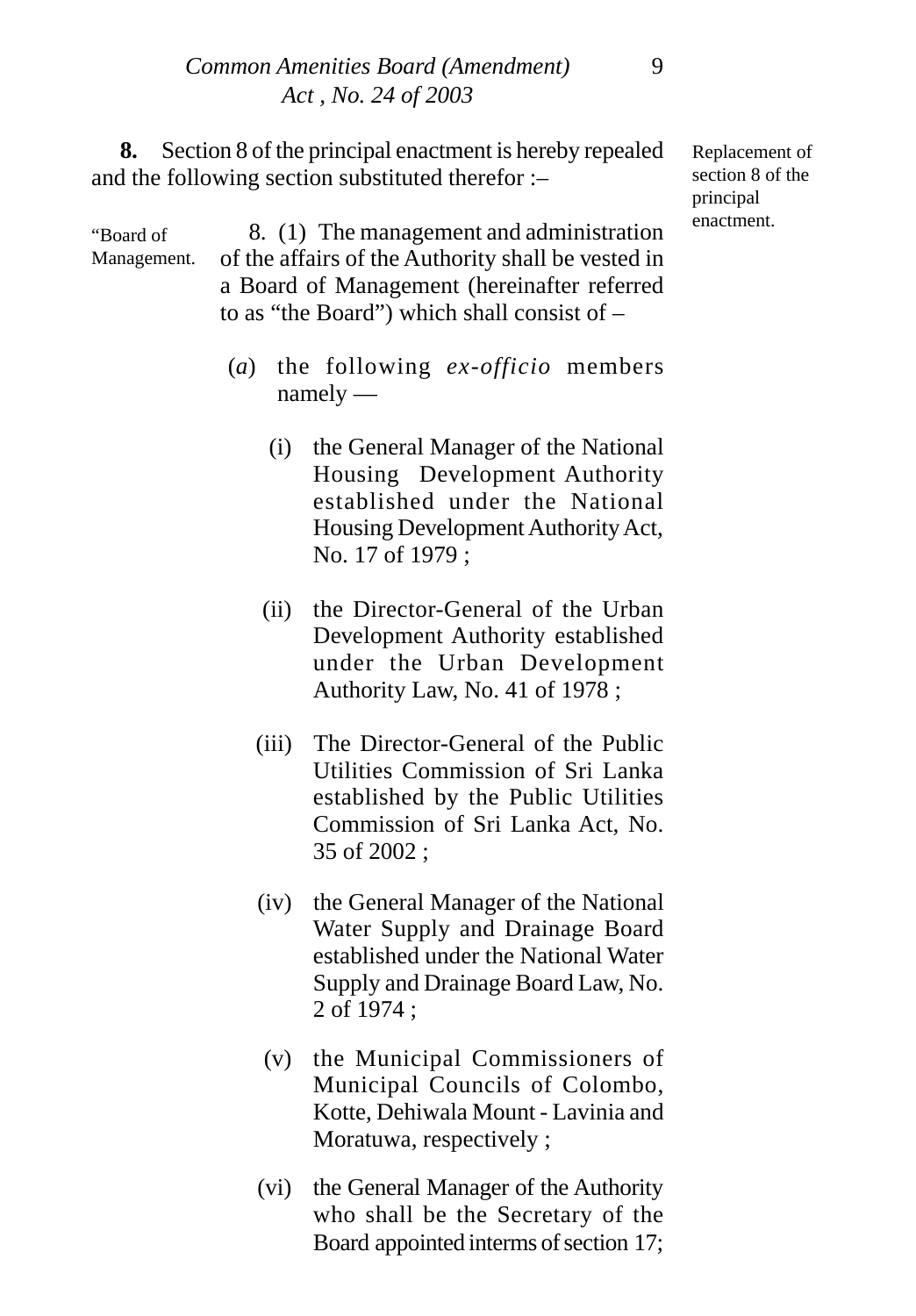- (*b*) six persons to be appointed by the Minister (hereinafter referred to as the "appointed members") in the following manner :—
	- (i) the representative of the Secretary to the Ministry of the Minister in charge of the subject of Finance ;
	- (ii) a representative of the Home Mortgage Lenders Association ;
	- (iii) a representative of the Private Sector Developers Association ;
	- (iv) a representative of the management corporation ;
	- (v) a representative of the Ceylon Chamber of Commerce ;
	- (vi) a person having experience in the area of condominium property management, who shall be the Chairman.

(2) A person shall be disqualified from being appointed or from continuing as a member of the Board —

- (*a*) if he is or becomes a member of Parliament, a Provincial Council or any local authority ;
- (*b*) if he is not or ceases to be a citizen of Sri Lanka.

(3) The appointed members shall subject to the provisions of subsections (5) and (7) hold office for a term of three years, and shall be eligible for re-appointment.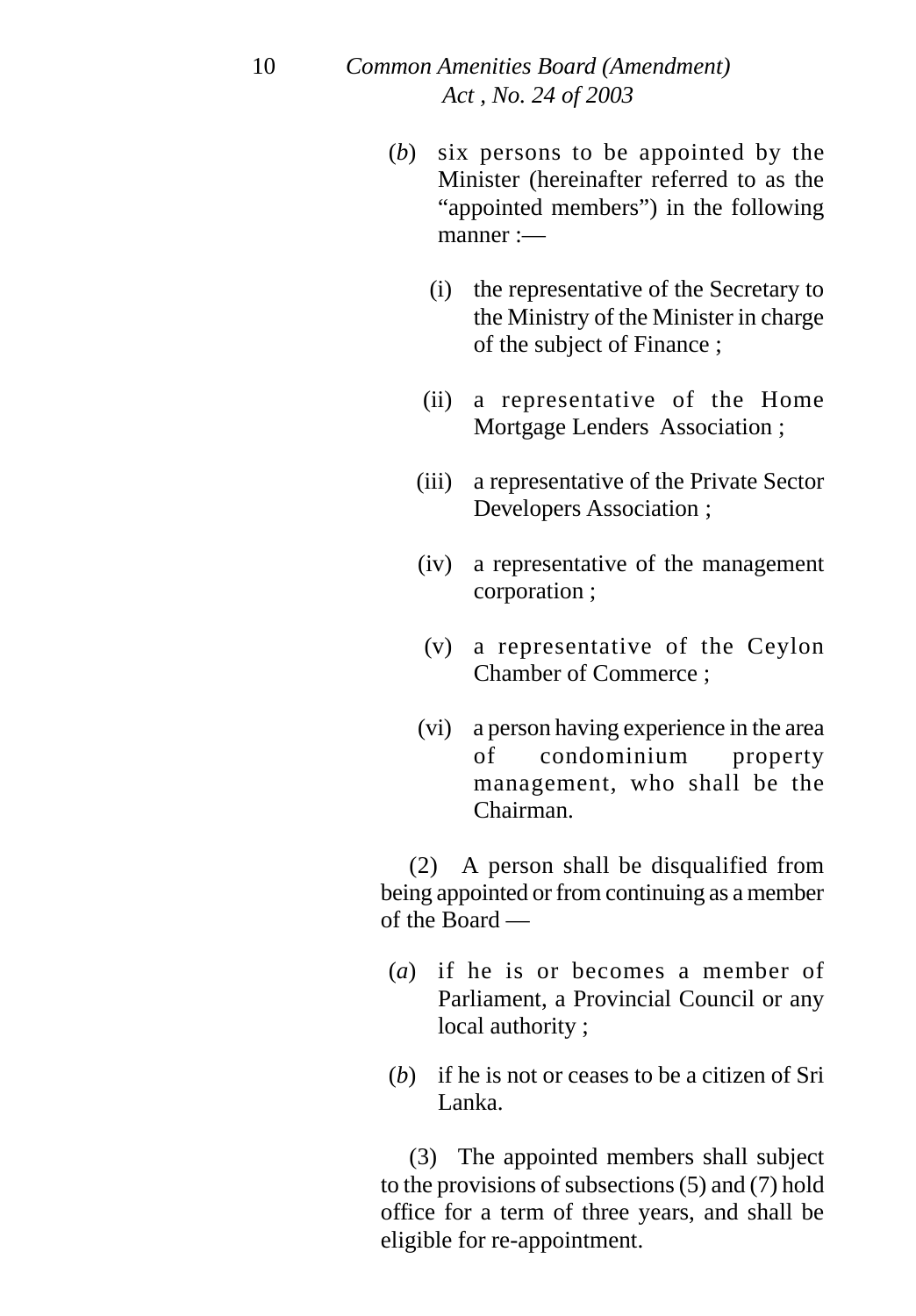## *Common Amenities Board (Amendment)* 11 *Act , No. 24 of 2003*

(4) The Minister may remove from office the Chairman or any member –

- (*a*) if he becomes subject to any disqualifications specified in subsection  $(2)$ ;
- (*b*) if he becomes incapable of performing his duties owing to physical disability or unsoundness of mind ; or
- (*c*) if he does any act or thing which, in the opinion of the Minister is likely to bring the Authority to disrepute.

(5) In the event of the vacation of office by the Chairman or any other member of the Board, the Minister may appoint another person to hold office during the unexpired part of the term of office of the member whom he succeeds.

(6) If the Chairman or any appointed member of the Board is temporarily unable to discharge the duies of his office due to ill health or absence from Sri Lanka or for any other cause, the Minister may appoint some other person to act in his place as Chairman or as member.

(7) Any member of the Board may at any time resign his office by written communication addressed to the Minister. Such registration shall be effective from the date of acceptence of the same by the Minister.

(8) The members of the Board shall be remunerated in such manner and at such rates, as may be determined by the Minister with the concurrence of the Minister in charge of the subject of Finance.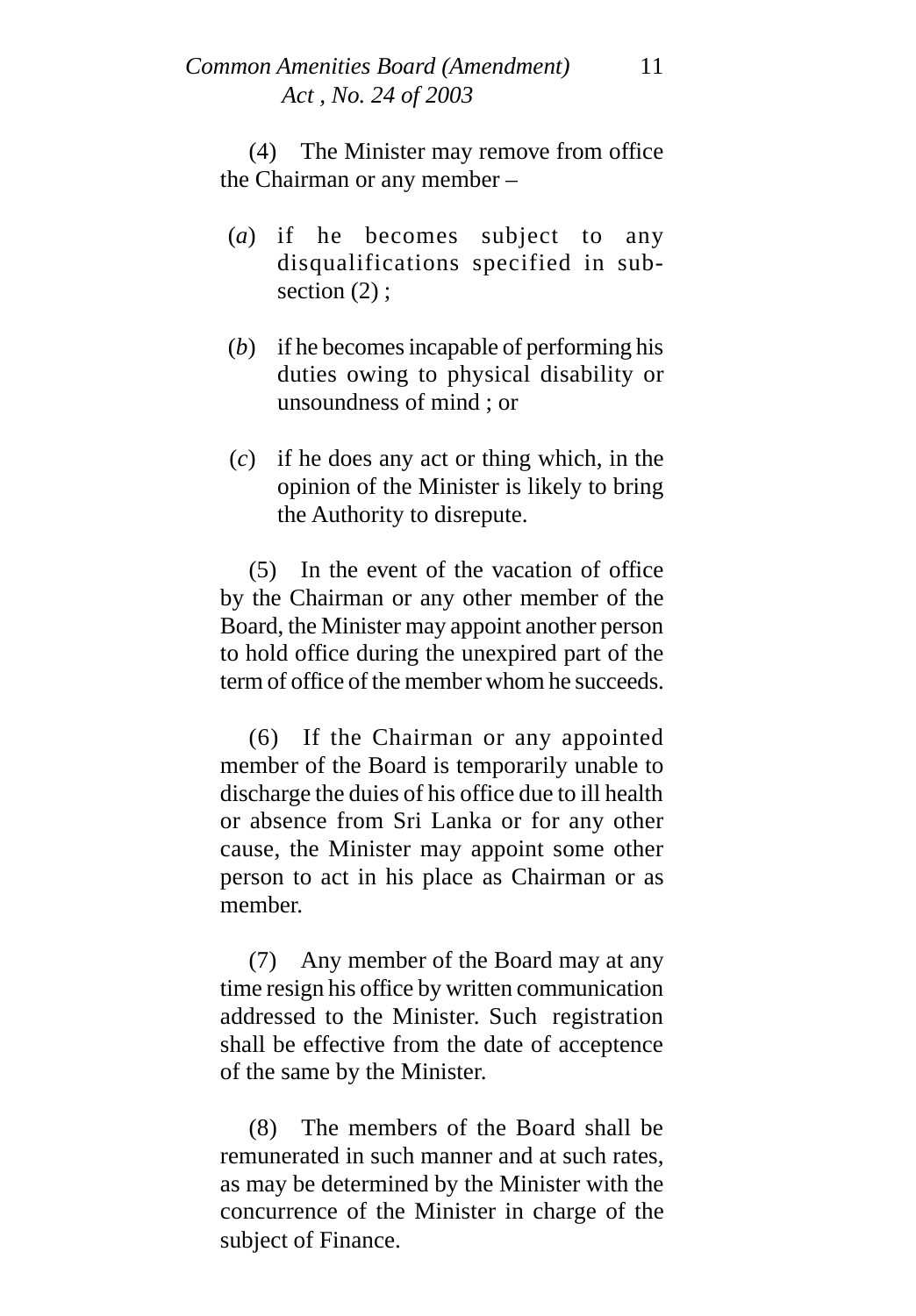(9) The Chairman of the Board, shall, if present preside at all meetings of the Board, in the absence of the Chairman from any such meeting, the members present shall elect one of the members to preside at the meeting.

(10) Any *ex - officio* member may, at any time by prior notice in writing nominate his deputy to represent him at the Board meeting to be held on a given date, if he is unable to attend such meeting due to unavoidable circumstances.

(11) The quorum for any meeting of the Board shall be five members and the Board may regulate the procedure in regard to the conduct of meetings of the Board and the transaction of business at such meetings.

(12) The Board shall, in the exercise, discharge or performance of its powers, functions or duties under this Act be subject to such general or special directions as may from time to time, be issued by the Minister.

(13) A member of the Board, who is directly or indirectly interested in any business transacted or proposed to be transacted by the Board shall disclose the nature of such interest at the meeting of the Board where such business is discussed. The disclosure shall be recorded in the minutes of the Board, and such member shall not take part in any deliberation or decision of the Board with regard to such business, and shall withdraw from such meeting while such deliberation is in progress or such decision is being made.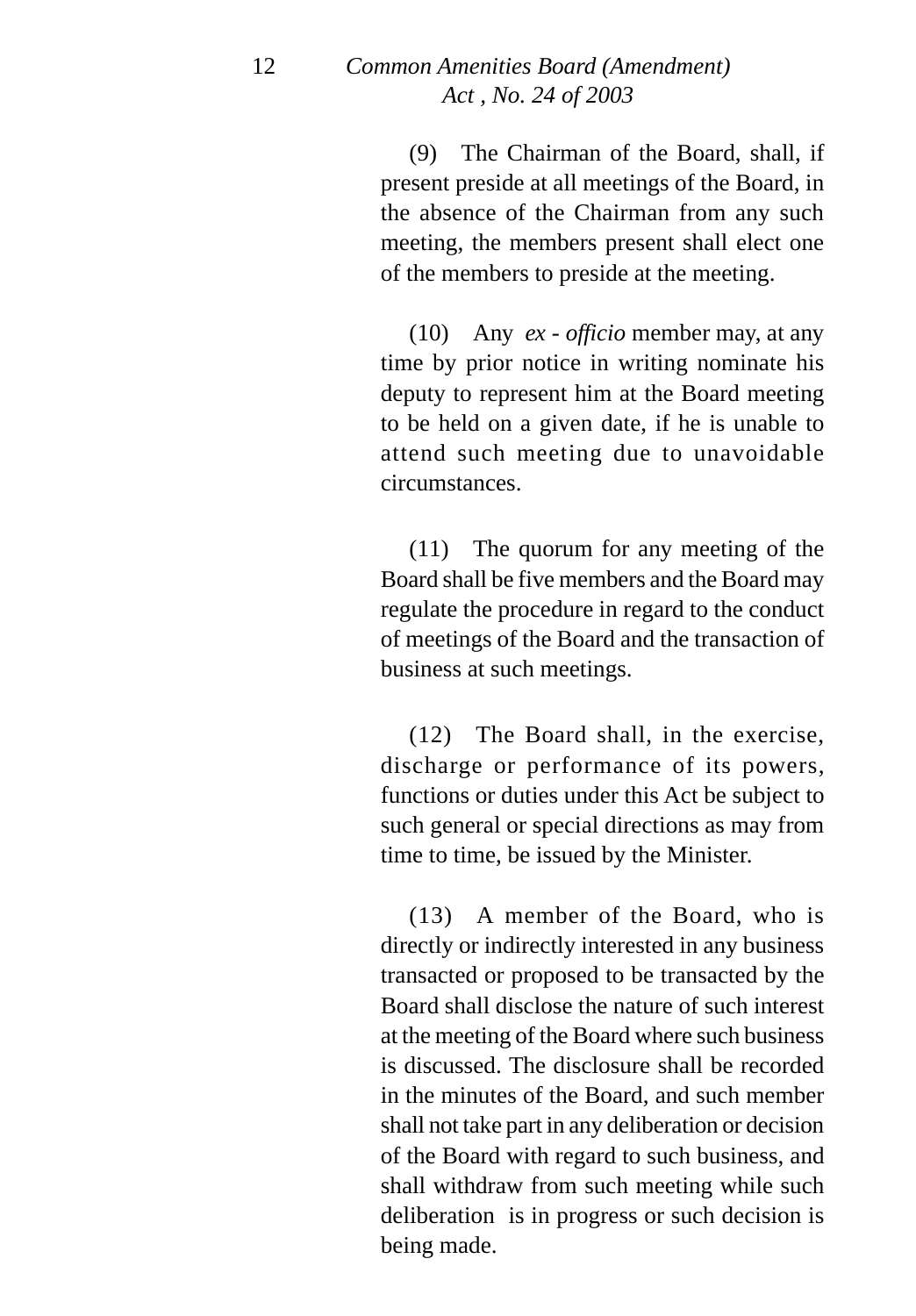### *Common Amenities Board (Amendment)* 13 *Act , No. 24 of 2003*

(14) No act or proceeding of the Board shall be invalid by reason only of the existence of a vacancy among its members of any defect in the appointment of a member.".

**9.** Section 9 of the principal enactment is hereby repealed and the following section substituted therefor :—

"Inquiry into the activities of the management corporation.

9. (1) The Authority, may on its own motion, or on the application of a majority of the members of the management corporation or of not less than one-third of the owners of the Condominium Parcels of the Condominium Property or Semi Condominium Property, hold an inquiry, or direct a person authorized in writing in that behalf, by the Authority by order to hold an inquiry into the activities and financial stability of the management corporation.

(2) For the purposes of an inquiry under subsection (1), the Authority or any person authorized by to hold an inquiry, shall have the power –

- (*a*) to summon any member of the management corporation,or owner or owners of the condominium parcels ;
- (*b*) to require the production of any book or document relating to the affairs of the management corporation or any cash or security ;
- (*c*) to summon a special general meeting of the owners of the condominium parcels ;
- (*d*) to take into his custody, books of accounts or documents in the possession of the management corporation.

Replacement of section 9 of the principal enactment.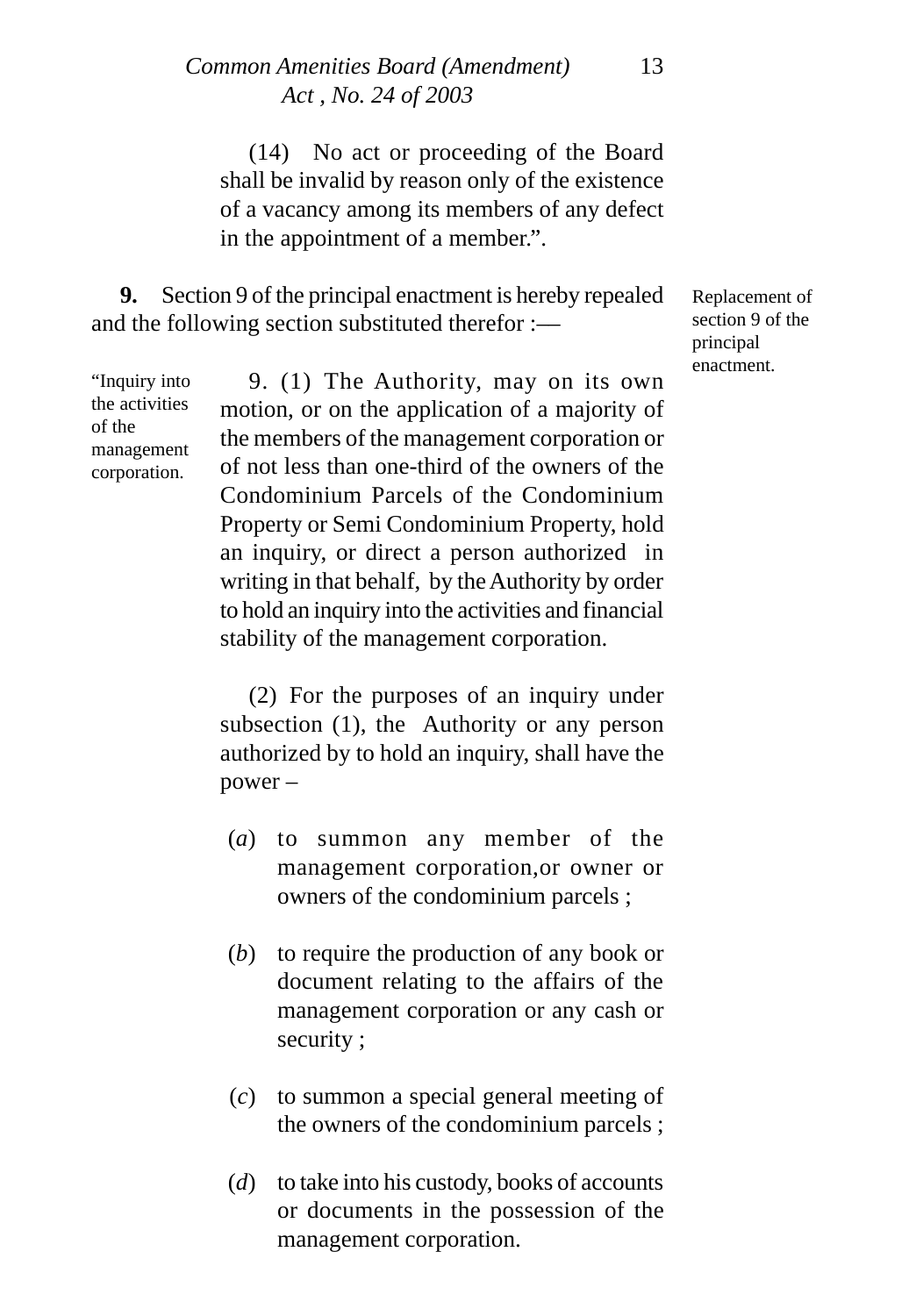(3) Where an inquiry is held under subsection (1) the Authority or the person authorized by the authority to hold the inquiry shall after due inquiry make order as regards the management corporation and shall communicate the order of the inquiry to all the owners of the condominium Parcels of the Condominium property or Semi Condominium Property.

(4) It shall be the duty of the management corporation to abide by any order made under subsection (3).".

**10.** The following new sections are hereby inserted immediately after section 9 of the principal enactment and shall have effect as sections 9A, 9B, 9c and 9p of that enactment :-

> 9A. (1) Where the Authority receives a complaint or receives information that an unauthorized construction has been erected or is being erected in any registered or unregistered Condominium Property or Semi Condominium Property, the Authority shall, cause a notice in writing to be served on the owner of the condominium parcel and a copy of such notice to be served on each occupier of such condominium parcel and the management corporation if any, who is erecting or has erected such unauthorised construction in the condominium parcel, or the common element and direct such owner, occupier or management corporation, as the case may be, to be present at an inquiry on a date, time and place, to be specified in the notice and to show cause –

(*a*) why the Authority should not prohibit such person from proceeding with the construction ;

Insertion of new sections 9A, 9B, 9c and 9D in the principal enactment.

"Demolition

unauthorised constructions.

of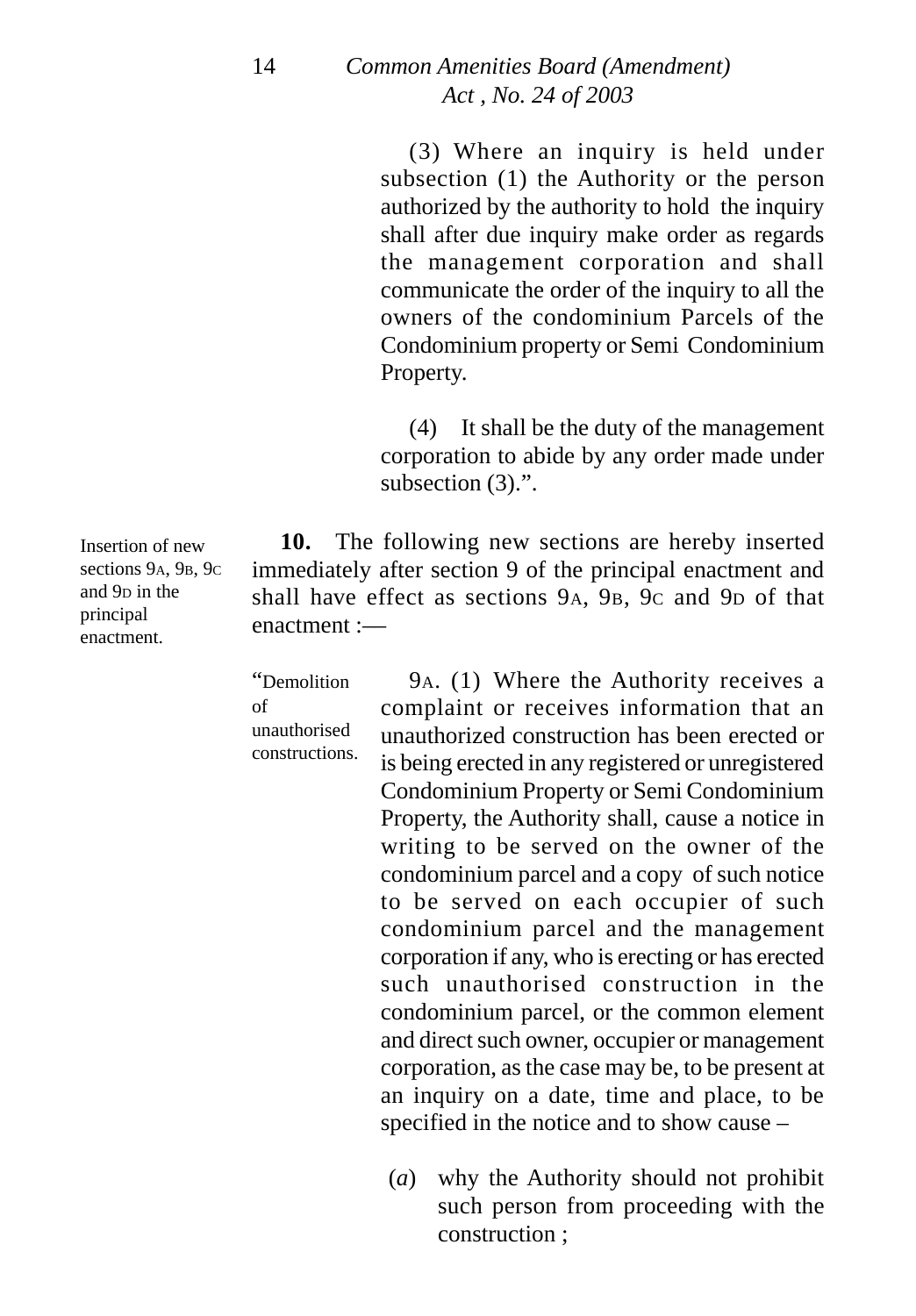#### *Common Amenities Board (Amendment)* 15 *Act , No. 24 of 2003*

(*b*) why the unauthorised construction should not be demolished and the Condominium Parcel restored to its original condition.

(2) The persons present at the inquiry in persuant to the receipt of a notice issued under subsection (1), shall be given an opportunity of being heard and thereafter where the Authority is of the opinion that such construction is an unauthorized construction, it may direct, such owner or occupier or management corporation or other person, as the case may be —

- (*a*) not to proceed with such unauthorised construction ; or
- (*b*) to restore the condominium parcel or an accessory parcel appurtenant to the condominium parcel or common element to its original condition ; or
- (*c*) to take such other measures for the purpose of compliance with the conditions set out in the permit subject to which the Condominium Property or Semi Condominium Property has been constructed.

(3) Where such owner or occupier or management corporation or other person, as the case may be —

- (*a*) fails to be present at the inquiry ; or
- (*b*) after being present at such inquiry refuses to comply with any direction issued under subsection (2) within seven days from the date of issue of such direction,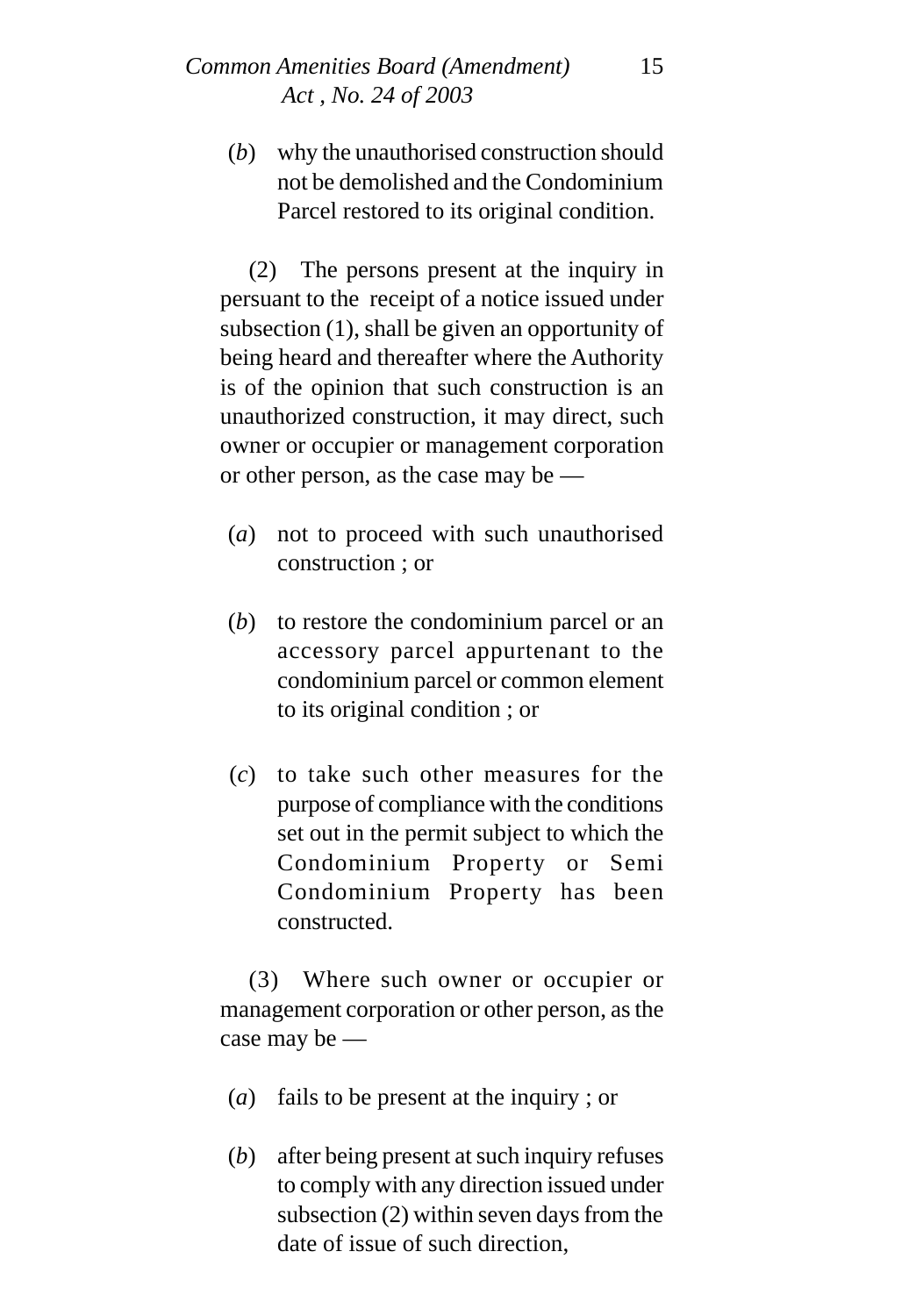the Authority shall–

- (i) take appropriate measures to demolish such unauthorised construction ;
- (ii) direct the discontinuance of the use of the land parcel or building ;
- (iii) do all such other acts as the owner or occupier or other person was required to do by such directive under subsection (2).

(4) The Authority may, for the purpose of acting under paragraphs (i), (ii) or (iii) of subsection (3) authorise any officer to enter the Condominium Property or the Semi Condominium Property on which such unauthorised construction is being erected or erected and do all such acts as may be necessary for the purpose.

(5) No action or other proceeding shall lie against any person for any act, done within exercise of the powers conferred by subsection (4), and no owner, occupier or person shall be entitled to any compensation for any damage or loss caused by such act.

(6) It shall be the duty of every member of the Police when requested to do so, to render all necessary assistance to the Authority for the purpose of taking action under paragraphs (i),  $(ii)$  or  $(iii)$  of subsection  $(3)$ .

(7) The Authority shall be entitled to recover all reasonable expenses incurred by the Authority in removing, demolishing the unauthorized constructions of the Condominium Property or Semi Condominium Property or discontinuing any work in pursuance of the provisions of subsection (4).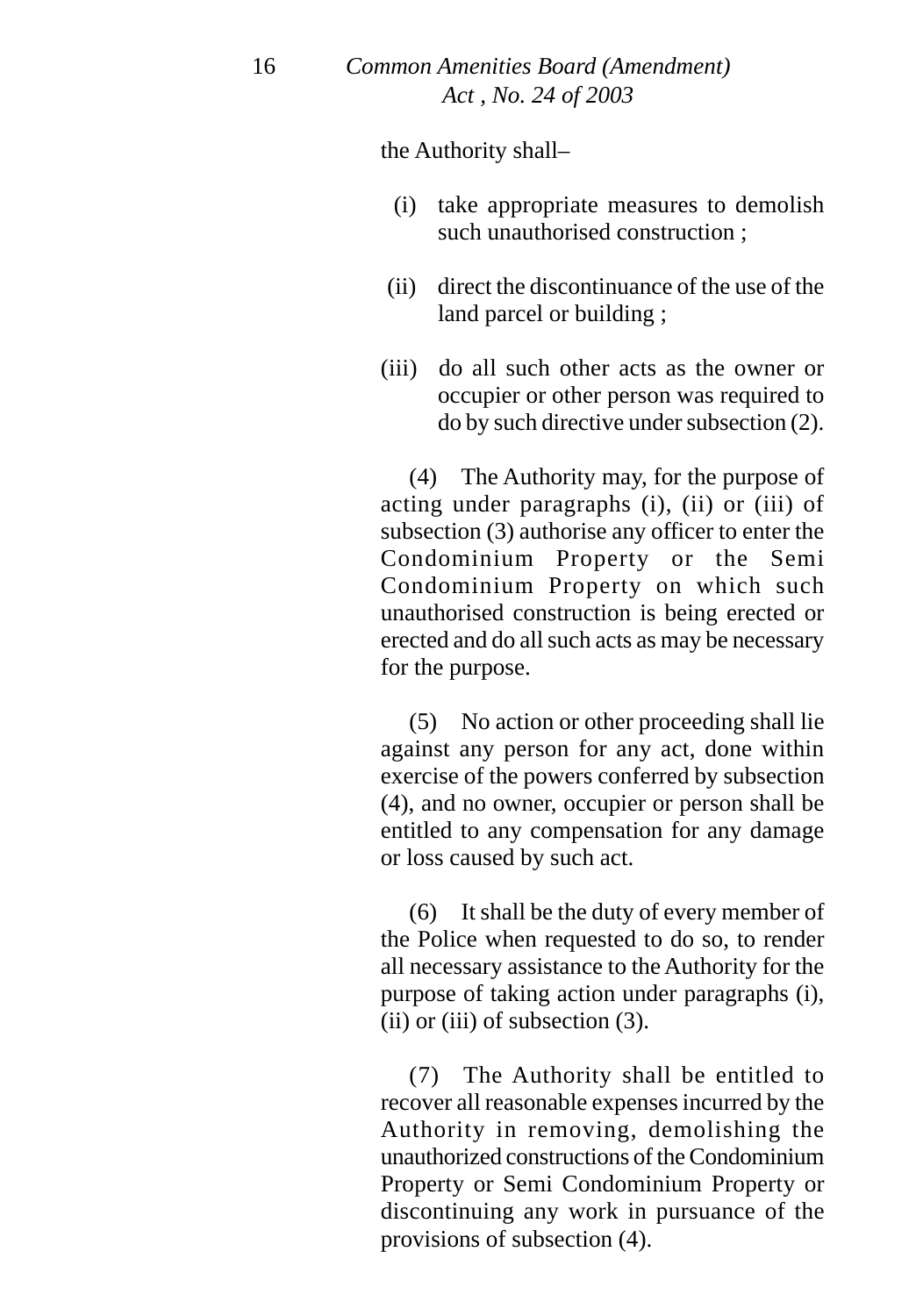#### *Common Amenities Board (Amendment)* 17 *Act , No. 24 of 2003*

(8) The preceding provisions of this section shall not affect any liability incurred by such owner or occupier or other person by reason of his failure to comply with such notice.

Complaints by a purchaser as regards the common amenities provided by the registered owner.

9B. (1) On a written complaint made by a purchaser of a condominium parcel of the Condominium Property, which has been registered with the Registrar of Lands under the Registration of Documents Ordinance (Chapter 117), without the Certificate of Conformity relating to the standard of the common amenities provided to such Condominium Parcel by the registered owner of the Condominium Property, issued by the Authority who has been empowered to approve the building plan, the Authority shall on being satisfied after due inquiry, make Order directing the registered owner to provide the required common amenities in the manner acceptable to the Authority, at his expense within the period specified in that Order.

(2) Where the registered owner against whom an Order is made under subsection (1) fails to comply with such Order, the Authority shall, provide such services to the purchaser of the condominium parcel of the Condominium Property and recover such expenses from the registered owner in an action in any court of competent jurisdiction, as a debt due to such Authority from the said registered owner.

Monitoring the progress of the construction of the building shown in the registered provisional Condominium Plan.

9C. (1) Upon registration of the provisional condominium plan by the Registrar under the Apartment Ownership Law, No. 11 of 1973, the owner of the Provisional Condominium Property, shall submit quarterly reports, in triplicate, indicating the progress of the construction of the building to be erected, shown in the registered provisional condominium plan,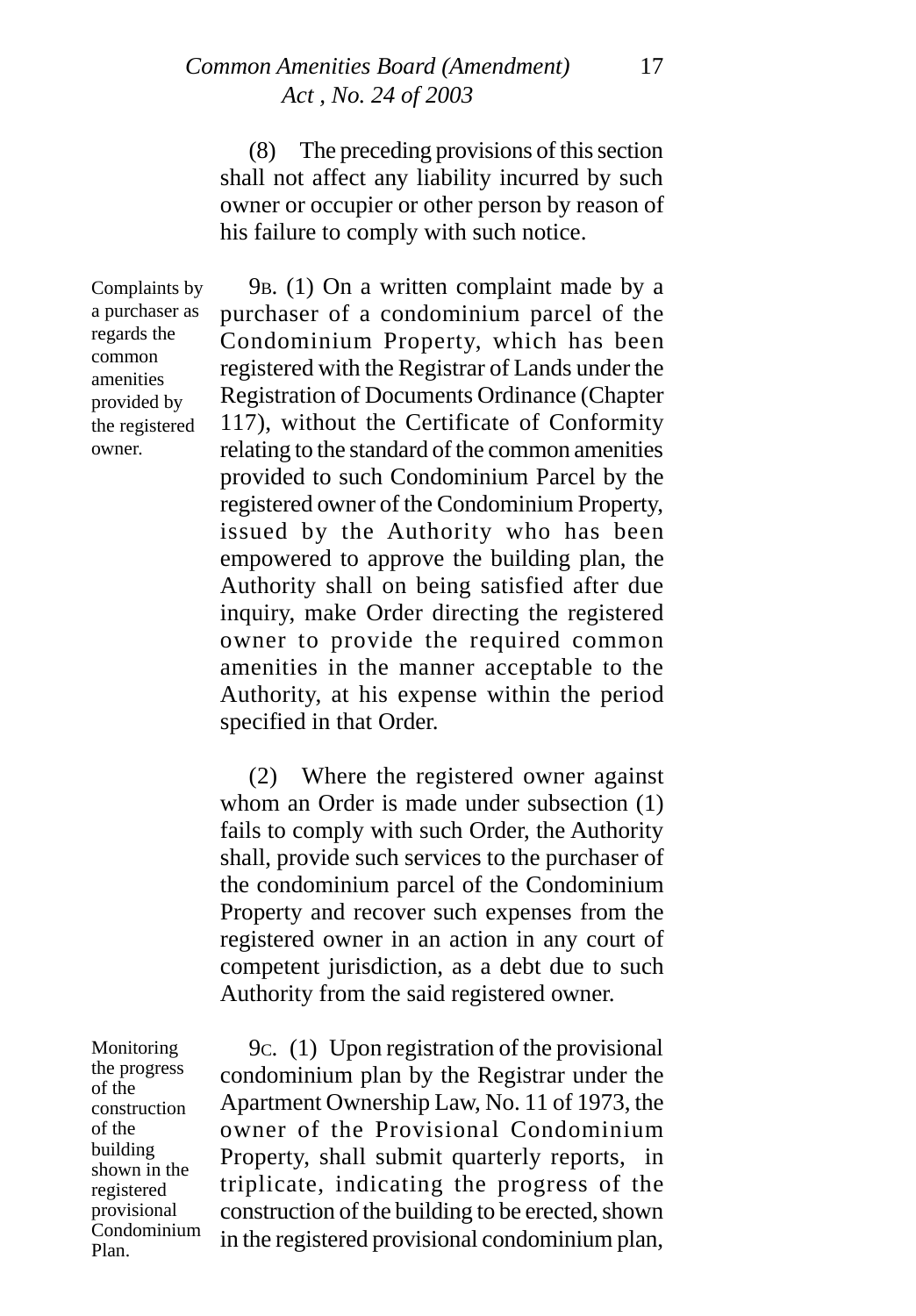as per the project implementation plan filed along with the said Provisional Condominium Plan. One copy shall be to the Registrar, one copy, to the General Manager and one copy to the mortgagee, if any.

(2) The progress report to be submitted quarterly shall be submitted in the format as set out in Schedule I.

(3) Where the General Manager is satisfied that the owner is not carrying out the construction of the registered Provisional Condominium Property as per the project implementation plan filed along with the Provisional Condominium Plan, satisfactorily, and is of the opinion, that the intervention of the Authority is necessary in order to safeguard the interest of mortgagees, or registered prospective purchasers who have already provided finances to the owner under mortgages secured on the land parcel where the proposed building is to be erected as shown in the Provisional Condominium Plan and registered with the Registrar or provided finances as advances to the owner agreeing to purchase the provisional condominium parcels under the agreements for sale and registered with the Registrar, he shall convene after due notice, a meeting of the owner, such mortgagees, if any, and such prospective purchasers, if any, and discuss the issues which hinder the owner from satisfactorily carrying out such construction.

(4) Where the owner fails to participate at such meeting, or after participating fails to provide satisfactory explanation for the delay, or provide a satisfactory work programme for the construction of the proposed building upto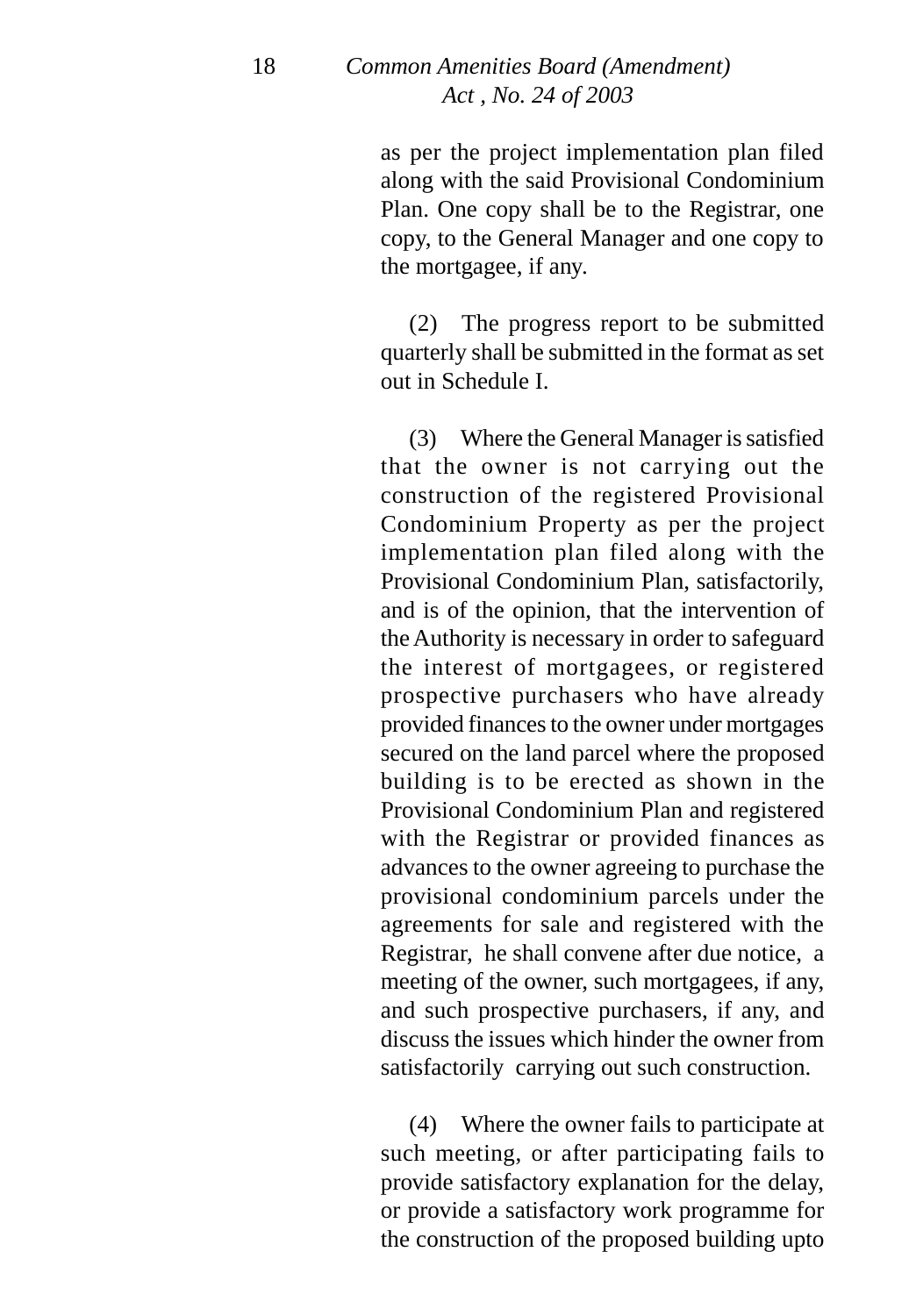#### *Common Amenities Board (Amendment)* 19 *Act , No. 24 of 2003*

the level of a partly completed building, so that all existing mortgages securing the land parcel and individual condominium parcel could be redeemed and all commitments made towards the registered prospective purchasers could be settled, the Authority may–

- (*a*) recommend that the mortgagees take action as per the mortgage instruments, and to recover the money due to the mortgagee, and to settle the claims of the registered prospective purchasers, if there is any surplus money with the mortgagee after the sale of the land parcel ; or
- (*b*) recommend the Minister that such land parcel be ested in the Authority where the Provisional Condominium Property is to be erected, in order to settle the dues of the registered mortgagees or registered prospective purchasers.

Vesting of the land parcel of a defaulting owner.

9D. Notwithstanding anything to the contrary in this Law or any other Law —

- (*a*) the Minister, shall on being satisfied after due inquiry, on a recommendation being made by the Authority or upon the request of the mortgagee make order directing the owner to carry out the construction as per the registered Provisional Condominium Plan.
- (2) where the Minister makes an Order under paragraph (a), directing the owner of the registered Provisional Condominium Property to carry out such construction, the Minister, shall specify in such order —
	- (i*)* the number of provisional condominium parcels in the registered Provisional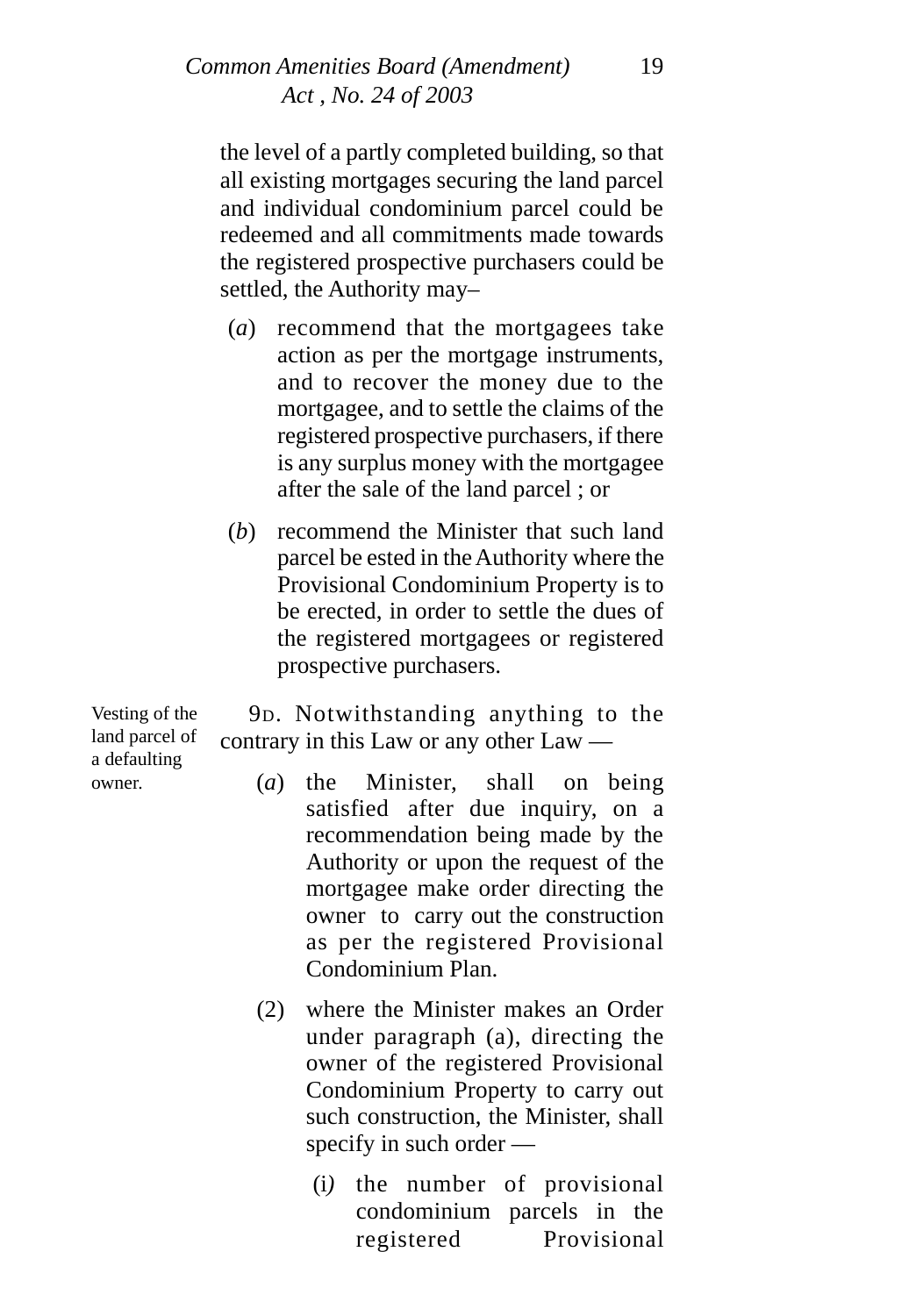Condominium Plan that shall be constructed to be considered as a semi condominium Property ;

- (ii) the period within which such construction needs to be completed ;
- (iii) the final date by which the application for registration of the Semi Condominium Plan is to be Tendered to the Registrar.
- (*c*) Where the owner of any provisional condominium property in respect of which an order is made under subsection (1) fails to comply with the order (hereinafter referred to as the "default owner") the Minister shall, by order published in the Gazette vest such land parcel shown in the registered provisional plan in the Authority ;
- (*d*) Where the land parcel of the provisional Condominium Property has been vested in the Authority under paragraph (*e*), the defaulting owner of the said land parcel shall be entitled to compensation in respect of the same on the basis of the valuation of the Chief Valuer as at the date of registration of the Provisional Condominium Plan, and the following dues of the defaulting owner shall be set off against the compensation due—
	- (i) outstanding dues arising out of the mortgage or mortgages of the property acquired ;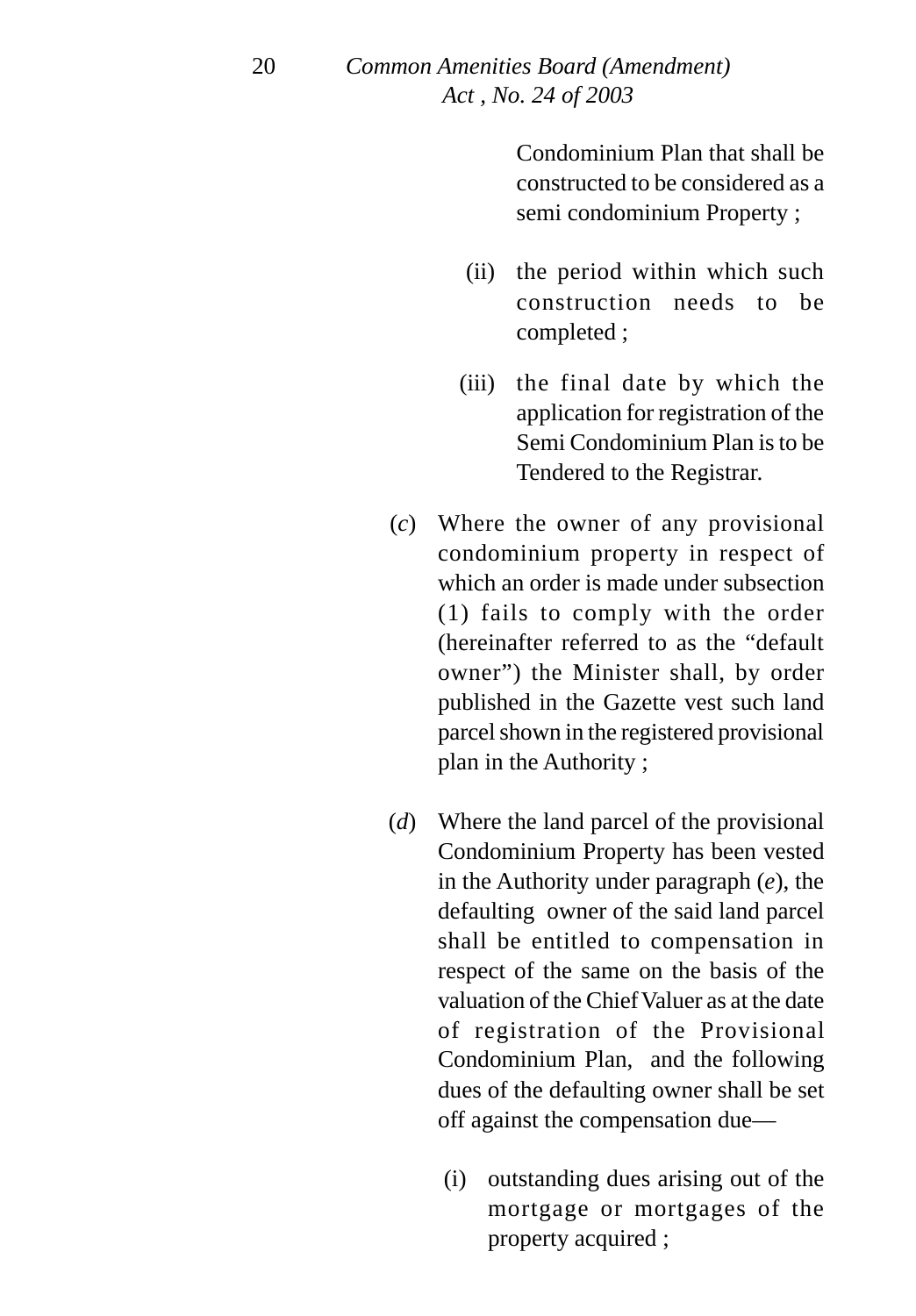## *Common Amenities Board (Amendment)* 21 *Act, No. 24 of 2003*

- (ii) outstanding dues arising out of the agreements for sale of the provisional condominium parcels ;
- (iii) outstanding dues to any of the government agencies in relation to registered Provisional Condominium Property,
- (*e*) if any amount remains unsettled to any of the parties mentioned above such unsettled amount will be recovered by the Authority by way of in an action in a court of competent jurisdiction as debt due to it from the relevent defaulting owner.".

**11.** Section 10 of the principal enactment is hereby repealed and the following section substituted therefor :—

Replacement of section 10 of the principal enactment.

"Acquisition of immovable property under the Land **Acquisition** Act.

10. (1) Where any immovable property is required to be acquired for any specific purpose of the Authority and the Minister by Order published in the Gazette approves the proposed acquisition for that purpose, that property shall be deemed to be required for a public purpose and may accordingly be acquired under the Land Acquisition Act and transferred to the Authority.

(2) Any sum payable, for the acquisition of any immovable property under subsection (1) for the Authority shall be paid out of the Fund of the Authority.".

**12.** The following new sections are hereby inserted immediately after section 10 of the principal enactment and shall have effect as sections 10A, 10B and 10c of that enactment :-

Insertion of new sections 10<sub>A</sub>, 10<sub>B</sub> and 10C in the principal enactment.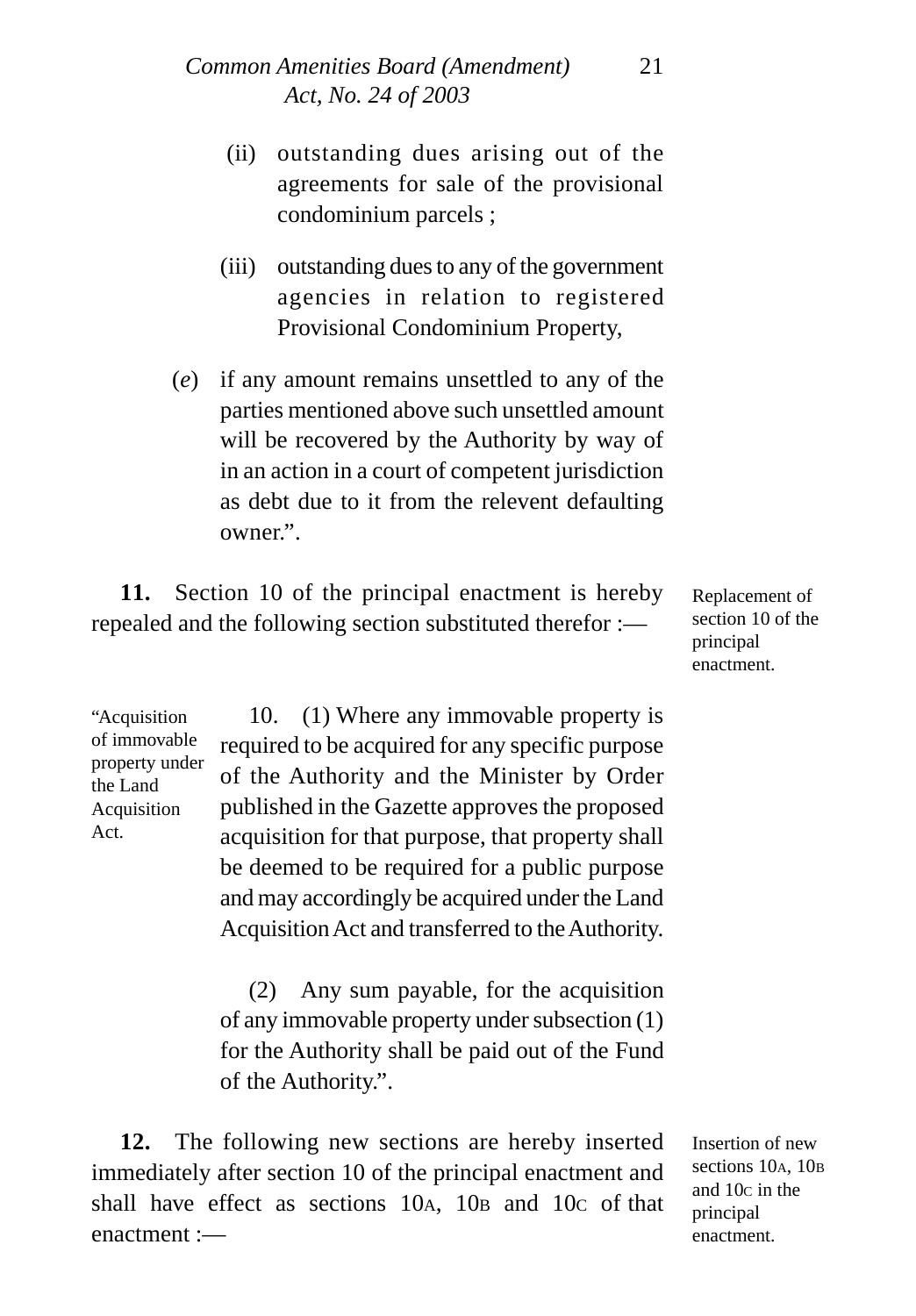"State property both movable and immovable to be made Authority.

10A. (1) Where any immovable property of the State is required for any purpose of the Authority, such purpose shall be deemed to be available to the a purpose for which a special grant or lease of such property may be made under section 6 of the Crown Lands Ordinance, and accordingly the provisions of that Ordinance shall apply to a special grant or lease of such property of the Authority.

> (2) Where any movable property of the State is required for any purpose of the Authority, the Minister may, by Order published in the Gazette, transfer to, and vest in the Authority the possession and use of such movable property :

> Provided, however, no Order affecting any movable property of the State shall be made by the Minister under the preceding provisions of this subsection, without the concurrence of the Minister having control over such property.

> (3) No Order affecting any movable property of any government department or public corporation shall be made by the Minister under subsection (2) without the consent of the Minister to whom such department or public corporation has been assigned.

Acquisition of Condominium property for condominium development project.

10B. (1) Notwithstanding anything to the contrary in this Law; or any other Law, the Minister may, by notification published in the Gazette, declare that it is necessary to acquire for the purposes of carrying out any condominium re-development project, any of the Condominium Property or any part or any of the condominium parcel or Semi Condominium Property referred to in any of the following cases :—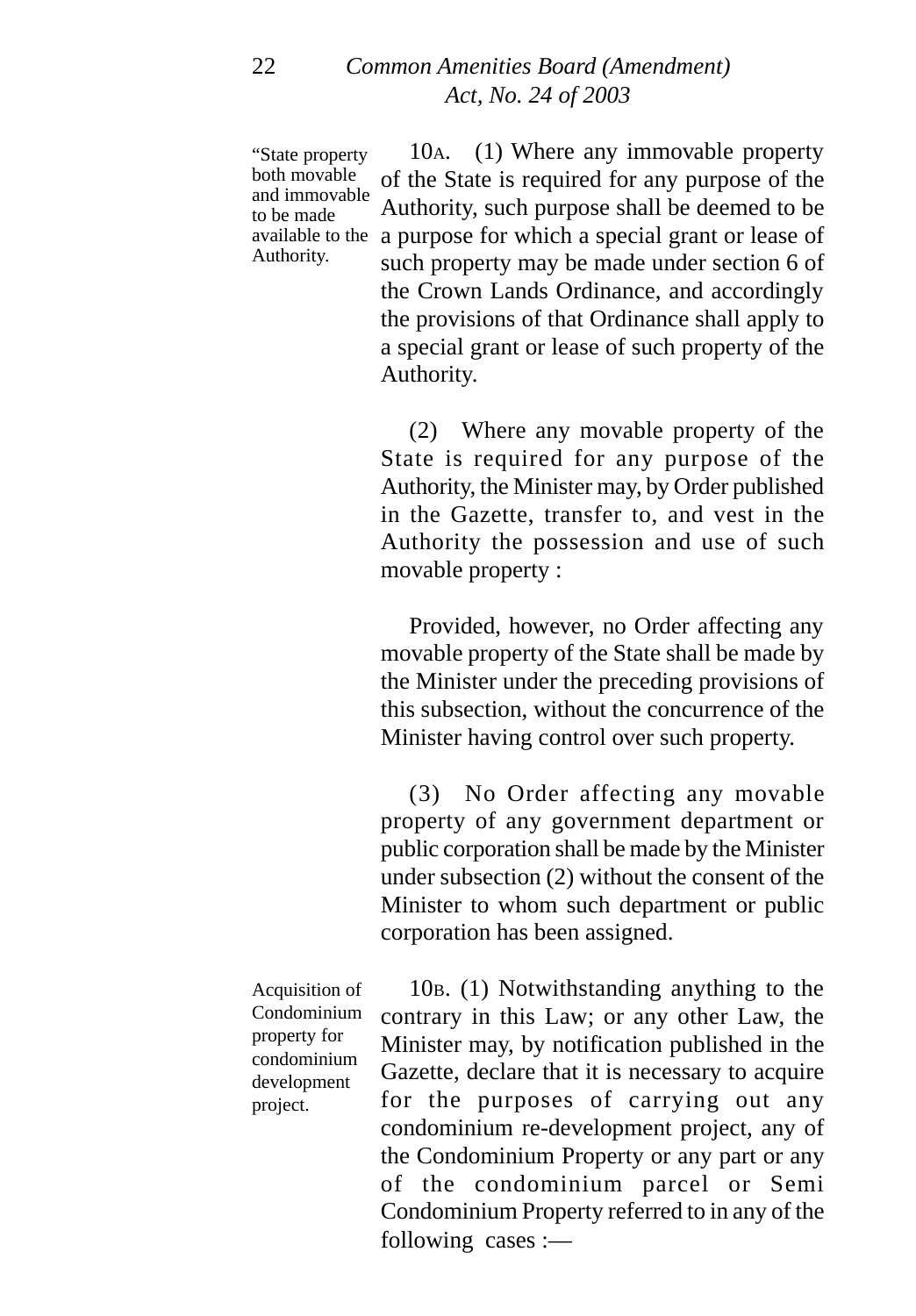#### *Common Amenities Board (Amendment)* 23 *Act, No. 24 of 2003*

- (*a*) where any sub-divided building shown in a Condominium Plan or Semi Condominium Plan has been resolved to be destroyed by the resolution of the owners of the condominium parcels, in accordance with section 200 of the Apartment Ownership Law, No. 11 of 1973; or
- (*b*) where any subdivided building shown in a Condominium Plan or Semi Condominium Plan is damaged but is not totally destroyed and the management corporation or the owners have neglected or failed to restore the damaged portion of the subdivided building as accordance with section 20R of the Apartment Ownership Law, No. 11 of 1973; or
- (*c*) where any sub-divided building shown in a Condominium Plan or Semi Condominium Plan, and constructed at least forty (40) years prior to the declaration ; or
- (*d*) where the maintenance of a subdivided building and its common elements shown in a Condominium Plan or Semi Condominium Plan, has been neglected by the majority of the owners of the condominium parcels or the management corporation, thereby causing a nuisance to the neighbours or a threat to the environment.

(2) Where a notification under subsection (1) is published in the Gazette, the Condominium Property or Semi Condominium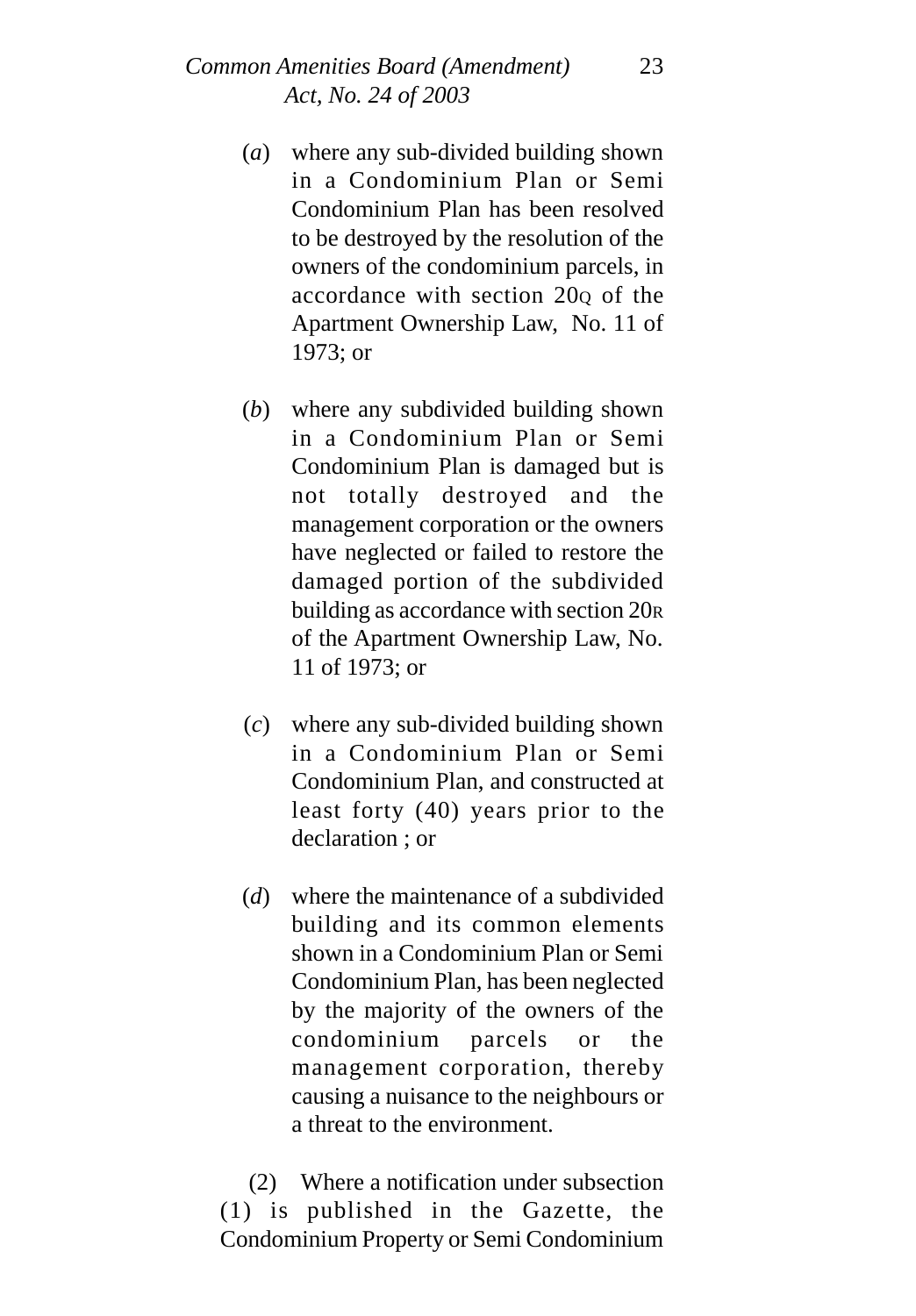#### *Common Amenities Board (Amendment) Act, No. 24 of 2003*

Property to which such notification relates shall, for the purposes of the Land Acquisition Act, be deemed to be a land required for a public purpose and may be acquired under that Act.

Right of alienation of land, flat, house or other living accommodation.

"Certificate from the General Manager.

10C. (1) The Authority may, with the approval of the Minister, dispose by way of sale, lease, rent or rent purchase any land, flat, house or other living accommodation held by the Authority, subject to such terms and conditions as may be determined by the Minister and specified in the instrument of disposition, and in particular, but without prejudice to the generality of the foregoing provisions of this section, a condition to the effect that the disposition effected by such instrument may be cancelled or determined in the event of a failure to comply with any other condition specified in such instrument or in the event of any money due to the Authority under such instrument remaining unpaid for any such period as may be specified therein.

(2) Nothing in the Crown Lands Ordinance shall affect or be deemed or construed to affect the disposition of any State land held by the Authority for any of the purposes of the Authority.".

**13.** Section 15 of the principal enactment is hereby repealed and the following section substituted therefor :—

> 15. A certificate issued by the General Manager to the effect that a sum of money is due to the Authority from the person specified in the certificate shall, if it purports to be signed by the General Manager or a person authorized by him in that behalf, be *prima facie* proof of the facts stated therein and shall be admissible

Replacement of section 15 of the principal enactment.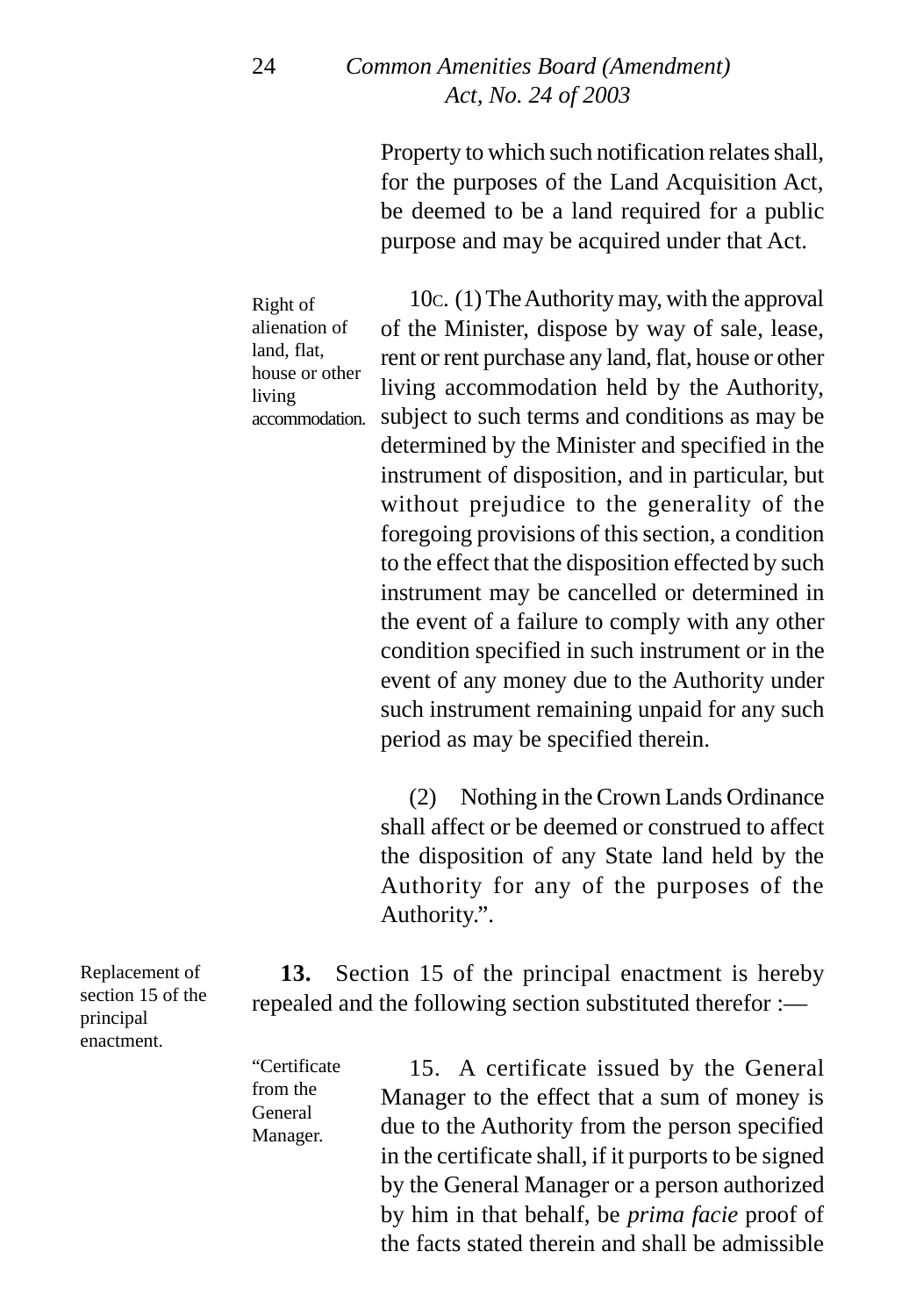in evidence without proof of the signature of the General Manager or the person authorized by him in that behalf.".

**14.** The following new sections are hereby inserted immediately after section 15 of the principal enactment and shall have effect as sections 15A, 15B and 15c of that enactment :-

15A. (1) Upon production of a certificate issued by the General Manager stating that a sum of money is due to the Authority on a specified date from the person, specified therein, before a District Court having jurisdiction in the district in which that person resides or where any property movable or immovable owned by that person is situated, the Court shall issue an injunction restraining such person from the place where such property is kept or from causing or permitting the removal therefrom of such property and shall direct a writ of execution to be issued to the Fiscal authorizing and requiring him to seize and sell all or any of the property movable and immovable of such person or such part thereof as may be necessary for the recovery of that sum ; the provisions of sections 226 and 297 of the Civil Procedure Code (Chapter 101) shall, *mutatis mutandis*, apply to such a seizure and sale. "Recovery of monies due to the Authority.

> (2) Where the General Manager issues a certificate referred to in subsection (1), he shall at the same time issue to the person specified in the certificate a notification thereof by personal service, registered post, or telegraph, but the non-receipt of such notification by such person shall not invalidate proceedings under this section.

Insertion of new sections 15<sub>A</sub>, 15<sub>B</sub> and 15C of the principal enactment.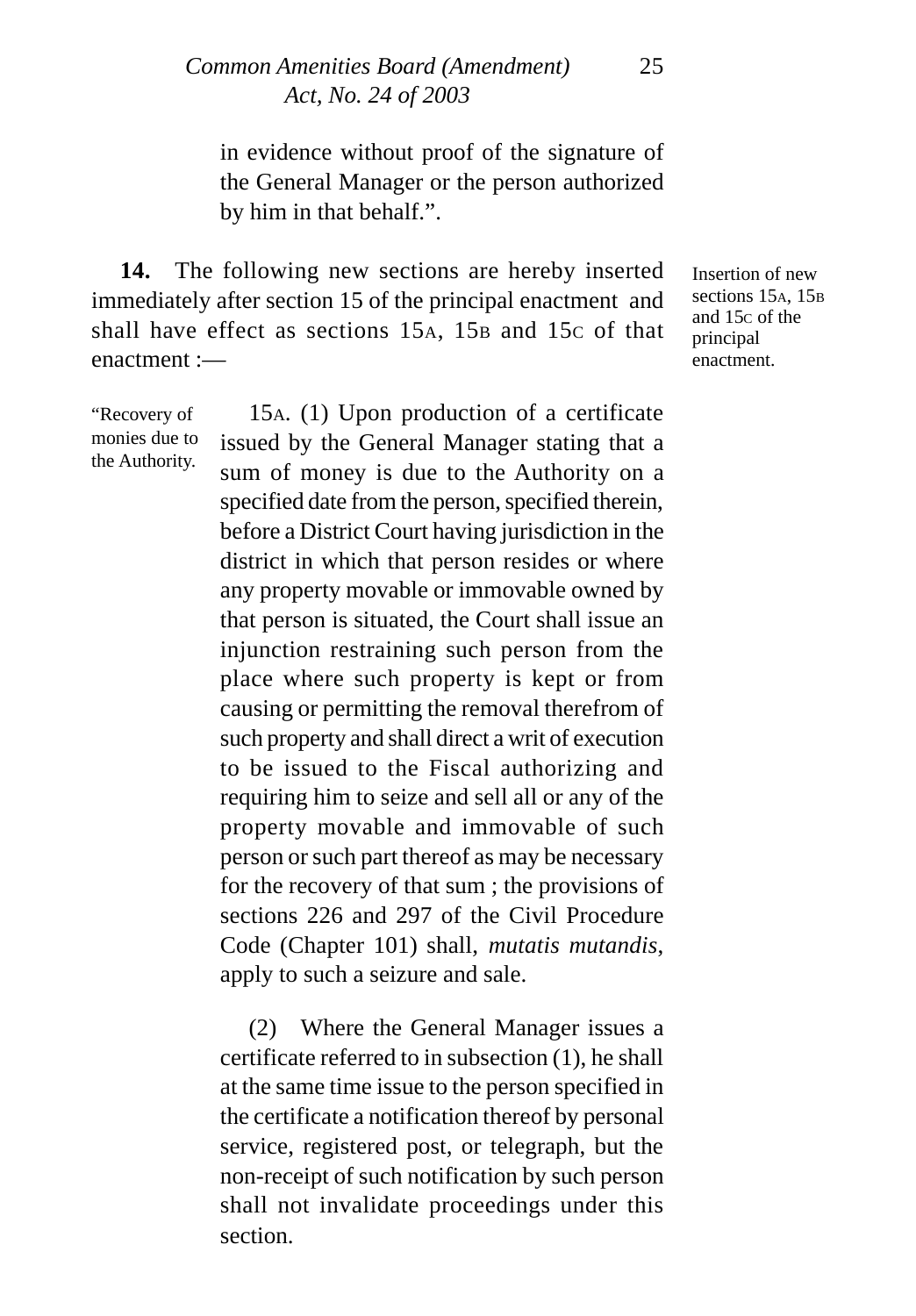Recovery of sums liable to be paid to the Authority by a person out of the remuneration of such person.

15B. (1) Any person who is liable to pay any sum under this Law to the Authority shall, if he is an employee of the Government of Sri Lanka, or the Local Government Service, Judicial Service, or of any corporate or incorporated body, be liable to have any such sum recovered or deducted out of his remuneration from such employment.

(2) The General Manager shall, if he is of the opinion that the method of recovery referred to in subsection (1) is a satisfactory method of recovery in the case of any person, direct in writing to the employer of that person to deduct and pay to the Authority out of the remuneration payable to that person such amount in such manner, and at such intervals as may be specified in the directions.

(3) Every employer who receives a direction under subsection (2) shall forthwith comply with such direction.

(4) Where a deduction from remuneration out of such employment is made, the employer shall within a reasonable time, but not later than fourteen days from the date of recovery, issue a receipt to the person from whom the recovery has been made acknowledging receipt of such money or recovery of such dues and shall forthwith inform the General Manager from whom he has received such direction of that fact.

(5) Where any person in respect of whom a direction under subsection (2) is in force is about to leave, or leaves, the employment of his employer, the employer shall forthwith —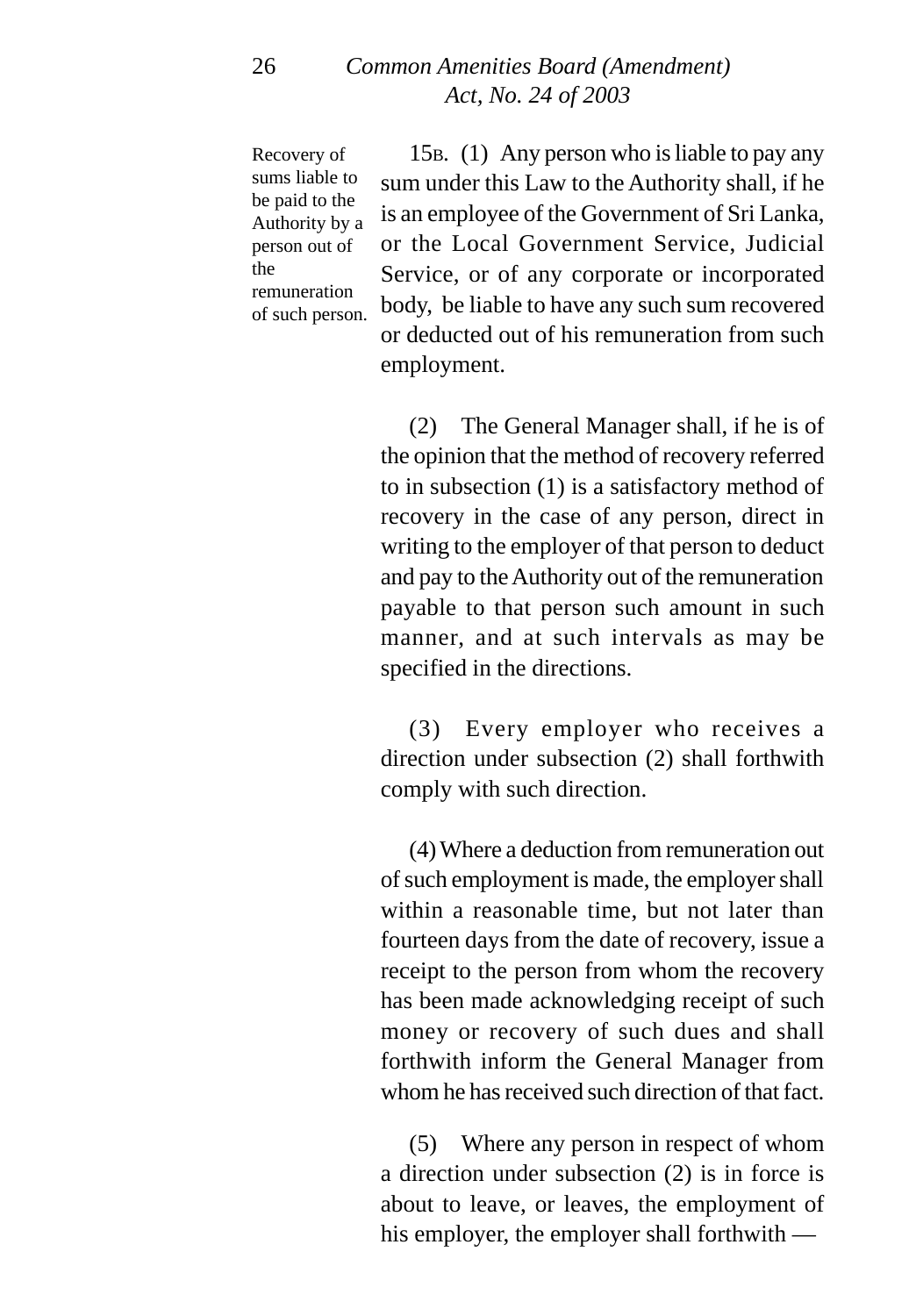#### *Common Amenities Board (Amendment)* 27 *Act, No. 24 of 2003*

- (*a*) if the remuneration due to such person exceeds the sum liable to be paid under such direction to the Authority deduct that sum from such remuneration and pay the sum so deducted to the Authority ; and
- (*b*) if such remuneration does not exceed the sum to be recovered, pay the amount of such remuneration to the Authority.

(6) Where for any reason an employer of any person is unable to comply with a direction issued under subsection (2), he shall inform the General Manager forthwith in writing of his inability to do so and the reason therefor.

(7) Every employer who contravenes any of the preceding provisions of this section shall be guilty of an offence and shall, on conviction after summary trial before a Magistrate, be liable to a fine not exceeding ten thousand rupees or to imprisonment of either description for a period not exceeding one year or to both such fine and imprisonment.

(8) Where any offence under the preceding provisions of this section is committed by a body of persons, then—

- (*a*) if the body of person is a body corporate, every director and officer of that body corporate ; and
- (*b*) if the body of persons is a firm, every partner of that firm,

shall be deemed to be guilty of such offecne :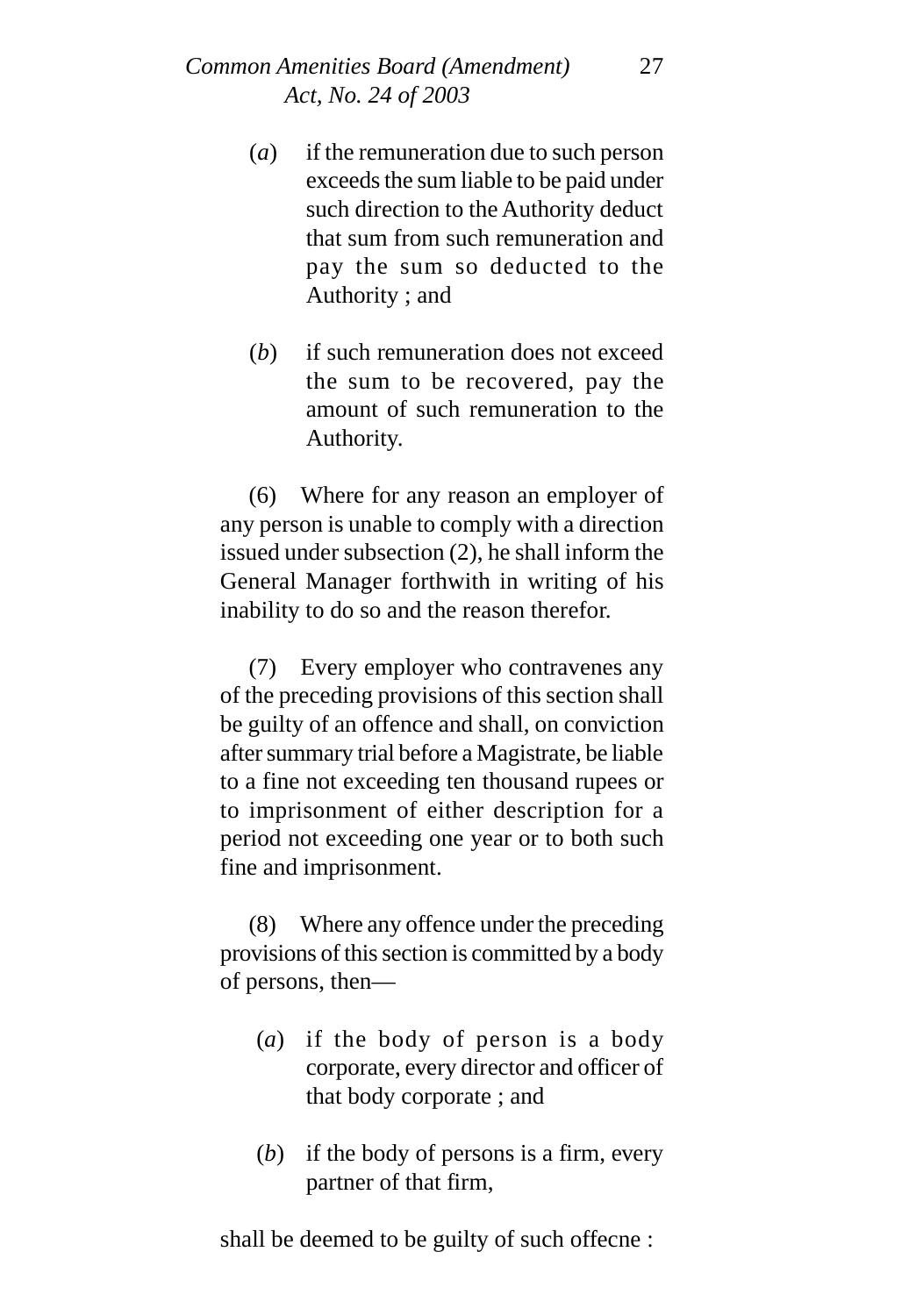Provided that no such director, officer or partner shall be deemed to be guilty of such offence if he is able to prove that such offence was committed without his knowledge or that he exercised all due diligence to prevent the commission of such offence.

(9) No prosecution for an offence under this section shall be instituted except by or with the sanction of the Authority.

(10) Nothing in the preceding provisions of this section shall affect, or be deemed or construed to affect the rights of the General Manager to recover in any other manner or by any other procedure applicable in that behalf, any sum which is liable to be paid to the Authority under this law and in respect of which he has given a direction under subsection (2).

15C. The General Manager is authorized on behalf of the Authority to sign and execute all documents required to be signed or executed in the exercise, discharge or performance of any power, function or duty assigned to him by the Authority under this law.". Signature of documents by General Manager on behalf of the Authority.

Amendment of section 16 of the principal enactment.

**15.** Section 16 of the principal enactment is hereby amended by the repeal of subsection (1) of that section and substitute therefore of the following subsection :—

> "(1) Where any dispute arises between an owner and occupier or owner and owner or the management corporation and owner or the management corporation and owner or owners or mortgagee and owner, or mortgagee and mortgagee, or owner and purchaser, or owner and prospective purchaser or mortgagee and prospective purchaser, of any such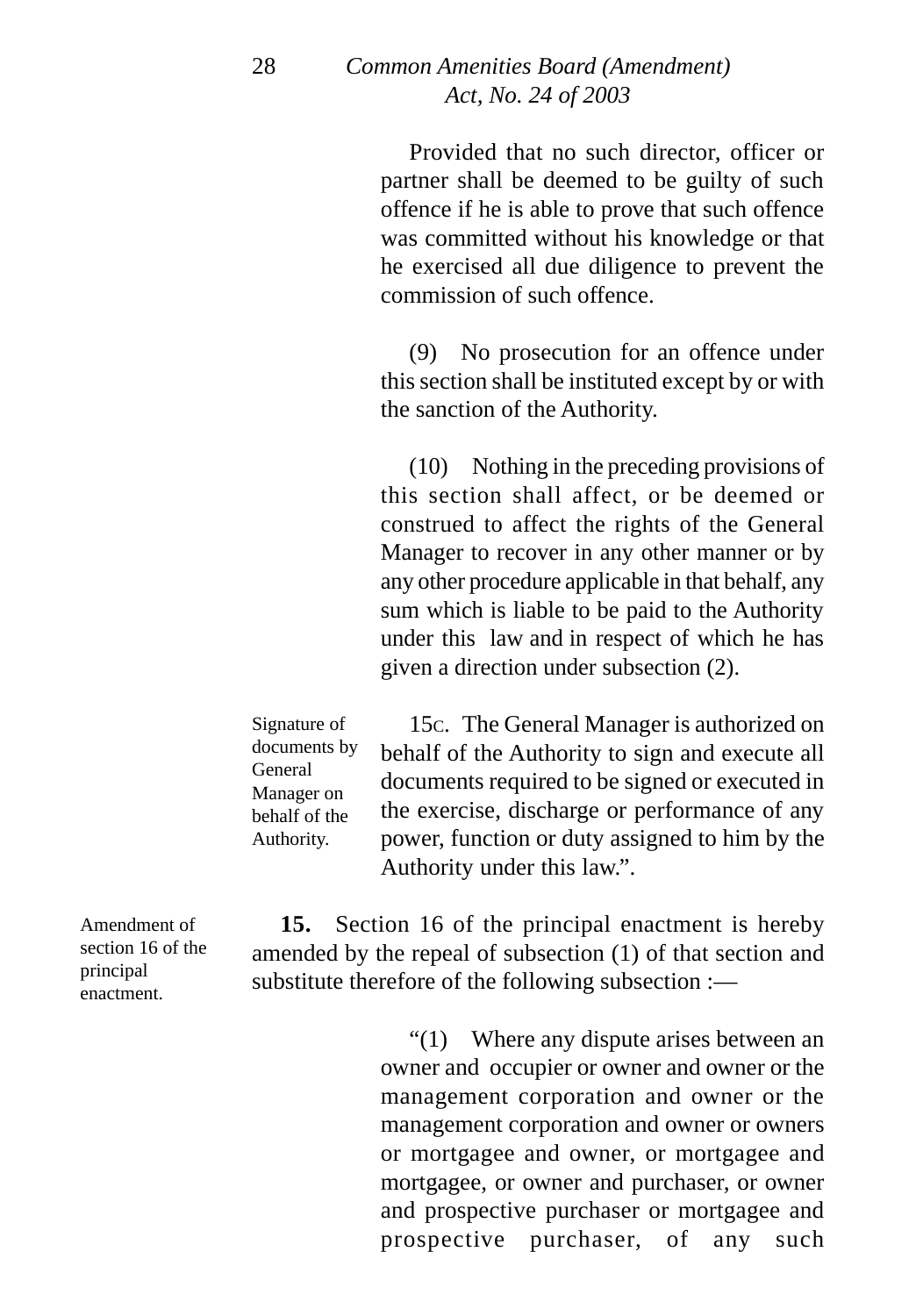condominium parcel in respect of the use or occupation of any such condominium parcel or the enjoyment of the common amenities or common elements appurtenant thereto, such dispute shall be referred by such person or the management corporation to the Authority, and the Authority as the case may be shall, after due inquiry, make such order in respect of that dispute as may appear to the Authority to be just and equitable.".

**16.** Section 17 of the principal enactment is hereby repealed and the following section substituted therefor :—

Replacement of section 17 of the principal enactment.

17. (1) The Authority may, with the approval of the Minister, appoint a General Manager, who shall be the chief executive officer. "General Manager of the Authority.

> (2) The Authority may, at any time if it considers necessary to do so, terminate the appointment of the General Manager with the approval of the Minister for reasons assigned.

> (3) The General Manager shall, subject to the general direction and control of the Chairman, be charged with the direction of the business of the Authority, the organization and execution of the powers, functions and duties of the Authority, and the administrative control of the employees of the Authority.

> (4) The General Manager may, with the approval of the Authority, delegate in writing to any other employee of the Authority, any of his powers, functions or duties, as he may, from time to time consider necessary and any employee to whom any such powers, functions or duties are so delegated, shall exercise, discharge or perfrom subject to the general or special directions of the General Manager.".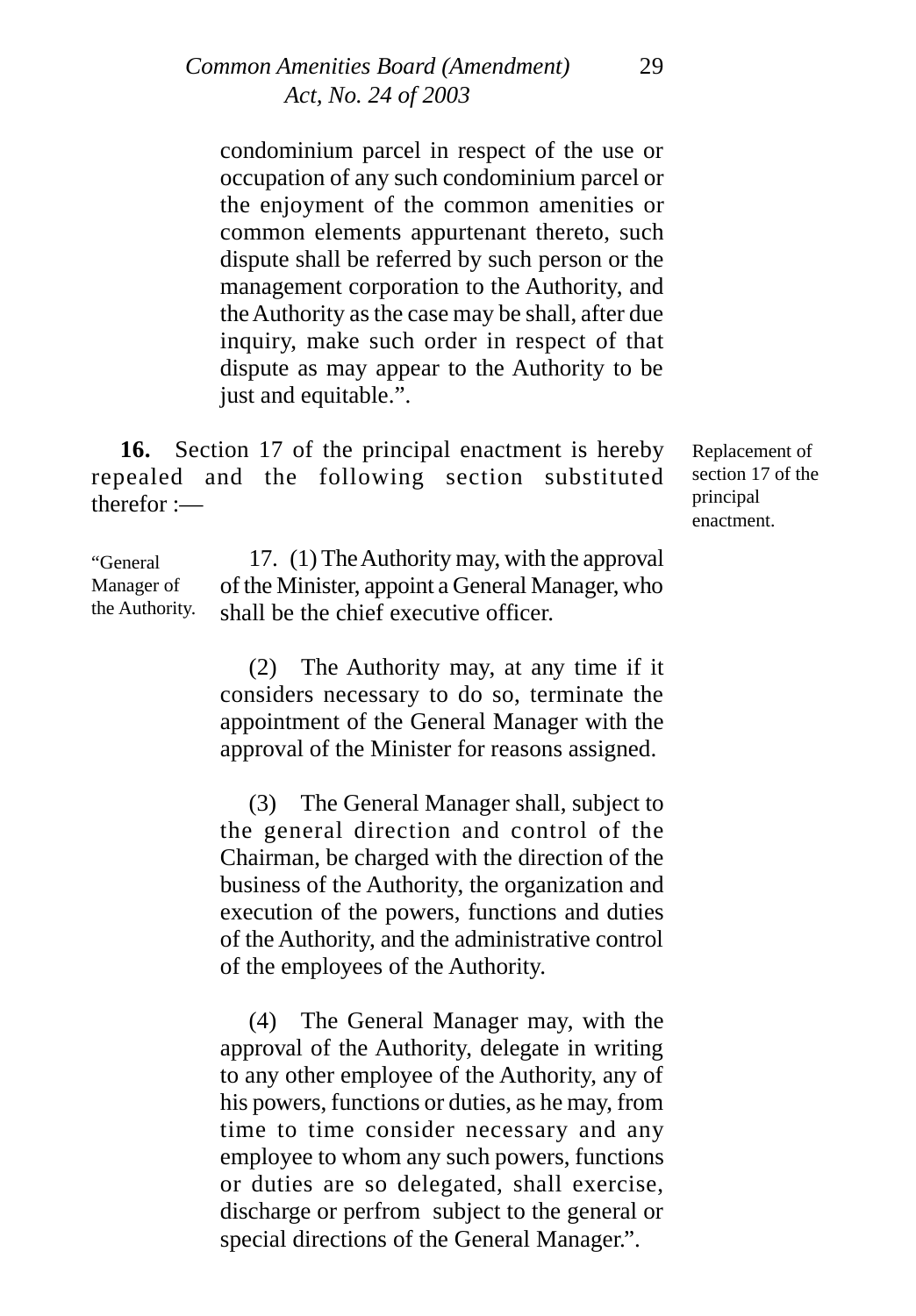#### *Common Amenities Board (Amendment) Act, No. 24 of 2003* 30

Insertion of new section 17A in the principal enactment.

**17.** The following new section is hereby inserted immediately after section 17 of the principal enactment and shall have effect as section  $17_A$  of that enactment  $\cdot$ 

17A. (1) The Authority may appoint such officers and servants as it considers necessary for the efficient discharge of its functions. "Appointment of officers and servants.

> (2) The officers and servants appointed under subsection (1) shall be remunerated in such manner and at such rates, and shall be subject to such conditions of service, as may be determined by rules made by the Authority.

> (3) At the request of the Authority any officer in the public service may, with the consent of that officer and the Secretary to the Ministry of the Minister in charge of the subject of Public Administration, be temporarily appointed to the staff of the Authority for such period as may be determined by the Authority with like consent, or be permanently appointed to such staff.

> (4) Where any officer in the public service is temporarily appointed to the staff of the Authority the provisions of subsection (2) of section 14 of the National Transport Commission Act, No. 37 of 1991, shall, *mutatis mutandis*, apply to and in relation to him.

> (5) Where any officer in the public service is permanently appointed to the staff of the Authority, the provisions of subsection (3) of section 14 of the National Transport Commission Act, No 37 of 1991, shall, *mutatis mutandis*, apply to and in relation to him.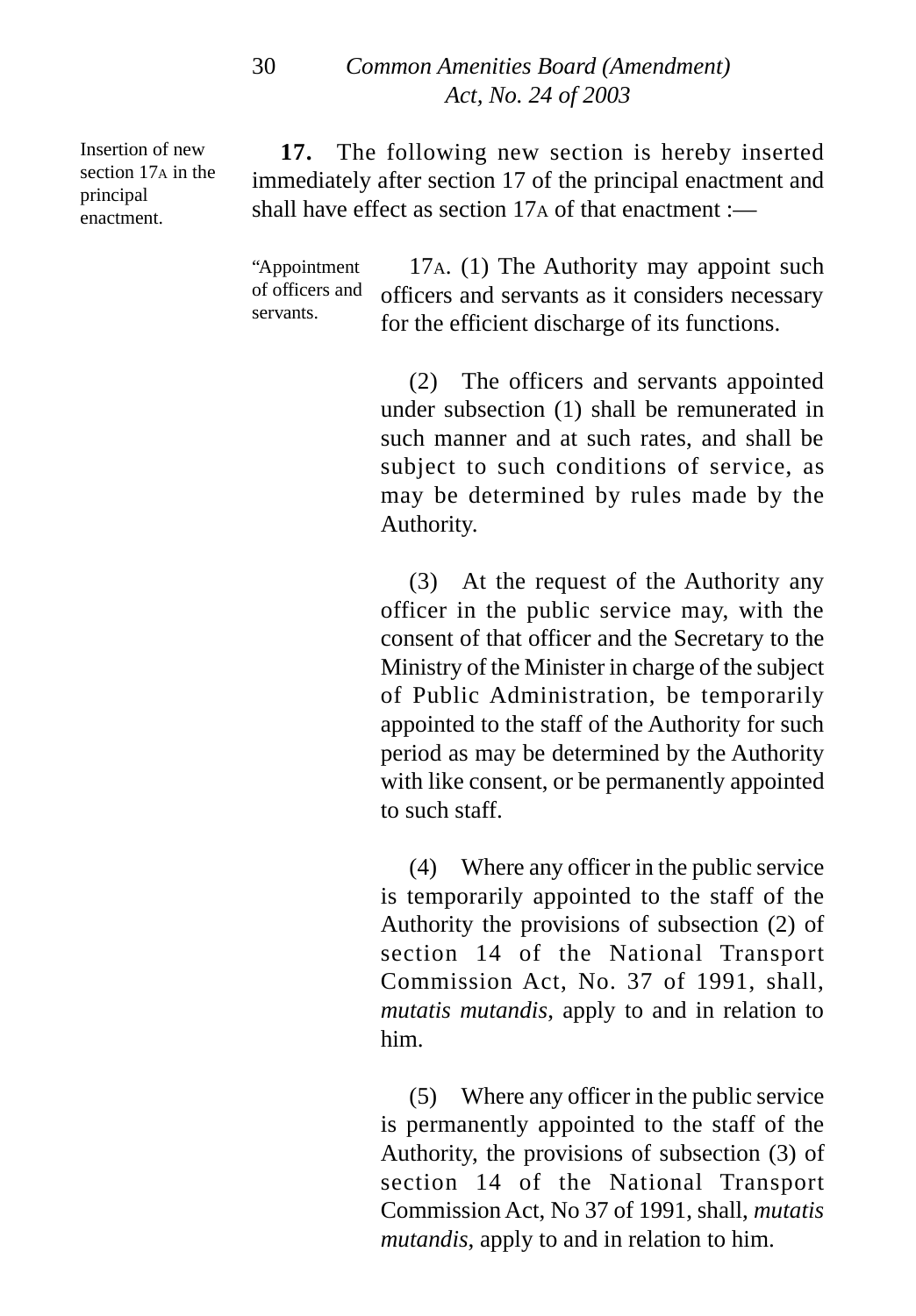#### *Common Amenities Board (Amendment)* 31 *Act, No. 24 of 2003*

(6) Where the Authority employs any person who has agreed to serve the Government for a specified period, any period of service with the Authority by that person shall be regarded as service to the Government for the purpose of discharging the obligations of such agreement.

(7) At the request of the Authority any member of the Provincial Public Service or any other officer or servant of any local authority may, with the consent of such member, officer or servant and the provincial Public Service Commissioner or that local authority, as the case may be, be temporarily appointed to the staff of the Authority for such period as may be determined by the Authority with like consent or be permanently appointed to such staff on such terms and conditions including those relating to pension or provident fund rights as may be agreed upon by the Authority and the Provincial Public Service Commission or the local authority.

(8) Where any person is temporarily appointed to the staff of the Authority in pursuance of subsection (4) or subsection (7), such person shall be subject to the same disciplinary control as any other member of such staff.".

**18.** Section 18 of the principal enactment is hereby amended as follows :—

- (1) by the repeal of subsection (2) of that section and the substitution therefor of the following :—
	- "(2) There shall be credited to the Fund of the Authority :—
		- (*a*) all such sums of money as may be voted from time to time by the Parliament for the use of the Authority ;

Amendment of section 18 of the principal enactment.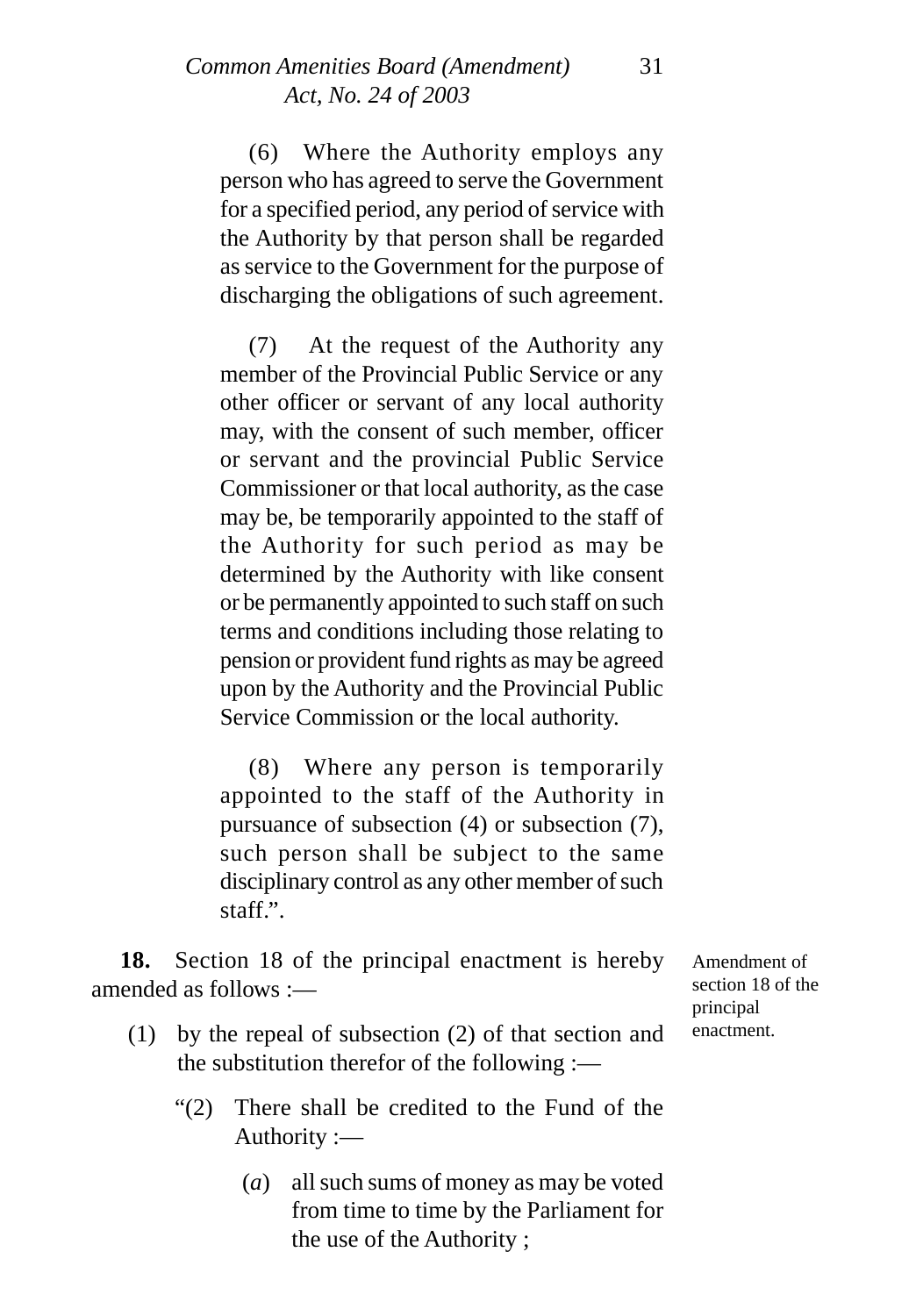#### *Common Amenities Board (Amendment) Act, No. 24 of 2003*

32

- (*b*) all such sums of money as may be received by the Authority in the exercise, performance or discharge of its powers, duties or functions ;
- (*c*) all such sums of money as may be received by the Authority by way of donations, gifts, or grants from any source whatsoever, whether in or outside Sri Lanka ; and
- (*d*) all such sums of money as may be transferred to the Authority by any Government department, public corporation or other institutions." ; and
- (2) by the insertion immediately after subsection (2) of the following subsection :—

"(2A) There shall be paid out of the Fund of the Authority all such sums of money required to defray any expenditure incurred by the Authority in the exercise, performance and discharge of its powers, duties and functions."

**19.** The following new section is hereby inserted immediately after section 19 of the principal enactment and shall have effect as section  $19<sub>A</sub>$  of the that enactment :—

19A. (1) The Authority may, with the consent of the Minister, given with the concurrence of the Minister in charge of the subject of Finance and subject to such terms and conditions, borrow temporarily, by way of overdraft or otherwise, such sums as the authority may require for meeting the obligations of Authority or discharging its duties and functions under this Act : "Borrowing powers of the Authority.

> Provided however, that the aggregate of the amounts outstanding in respect of any temporary loans raised by the Authority under this

Insertion of new section 19A in the principal enactment.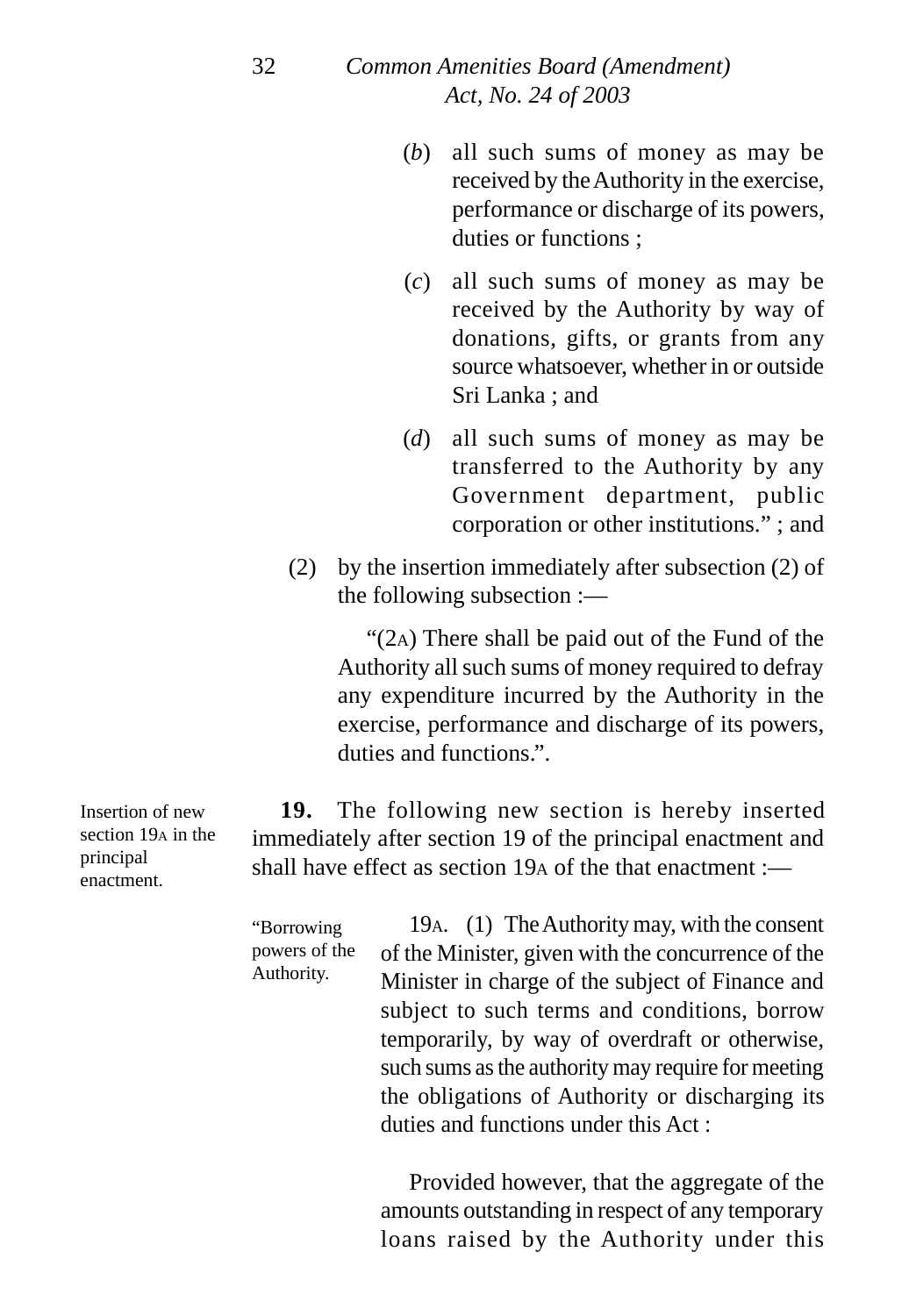#### *Common Amenities Board (Amendment)* 33 *Act, No. 24 of 2003*

subsection shall not at any time exceed such sum as may be determined by the Minister in consultation with the Minister in charge of the subject of Finance.

(2) The Authority may, with the consent of the Minister given with the concurrence of the Minister in charge of the subject of Finance, borrow money, otherwise than by way of temporary loan under subsection (1) by the issue of debentures and the debentures so created and issues in this Act are referred to as "Condominium Management Authority Debentures.

(3) Condominium Management Authority Debentures shall be issued, transferred, dealt with, redeemed and cancelled in accordance with such terms and conditions as may be determined by the Authority with the approval of the Minister given with the concurrence of the Minister in charge of the subject of Finance.".

**20.** Section 20 of the principal enactment is hereby repealed and the following subsection substituted therefor :—

Replacement of section 20 of the principal enactment.

20. (1) The Minister in charge of the subject of Finance shall, guarantee the repayment of the principal of, and the payment of the interest on, any sum due on debentures issued under this Act. "Government guarantee.

> (2) Any sum required for the fulfillment of a guarantee provided under subsection (1) may, with the prior approval of the Parliament, be paid out of the Consolidated Fund.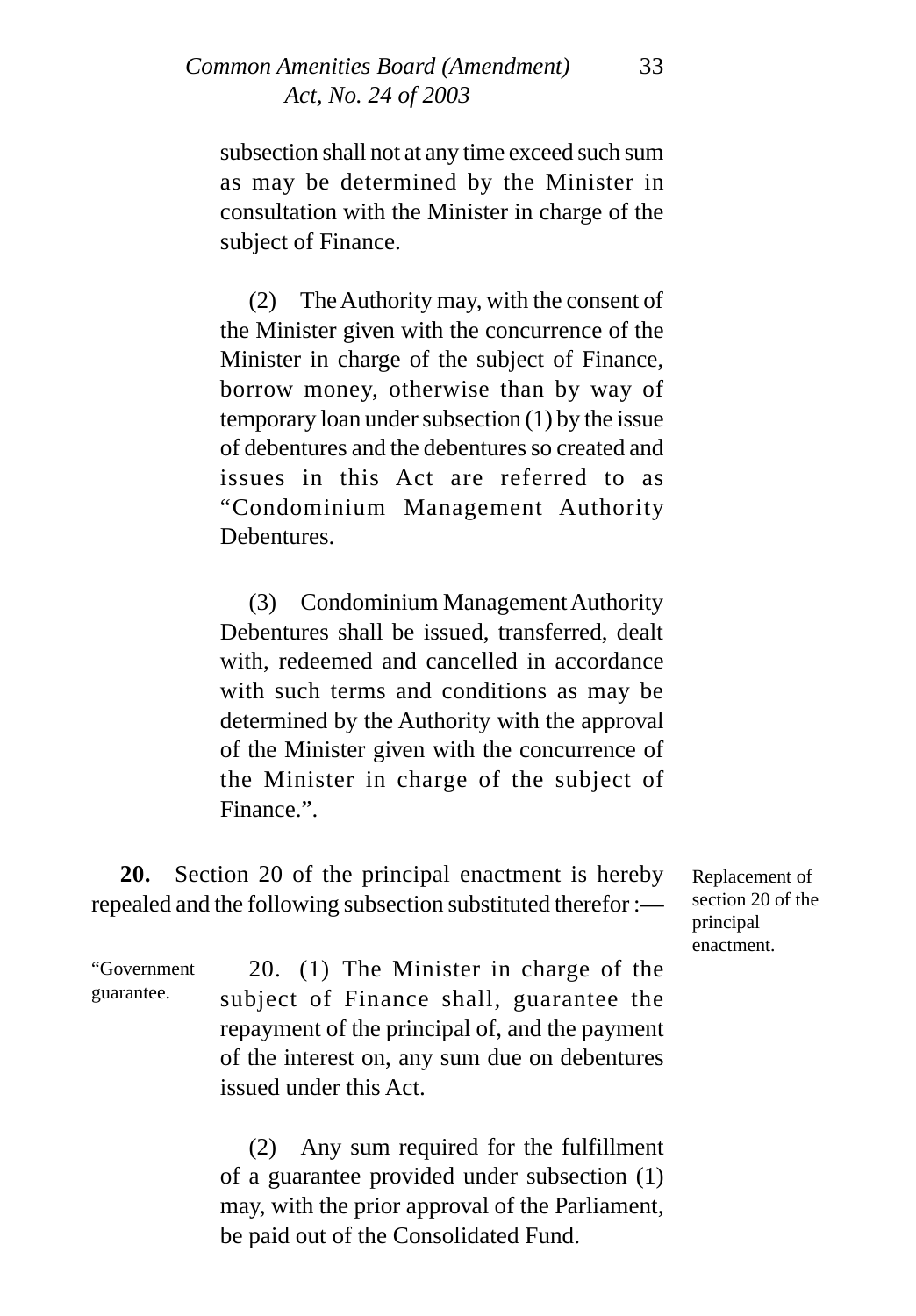(3) Any sum paid out of the Consolidated Fund in fulfillment of a guarantee provided under subsection (1) shall be repaid, together with interest thereon, at such rates as the Minister in charge of the subject of Finance may determine with the concurrence of the Minister, by the Authority, in such manner and over such period as the Minister in charge of the subject of Finance may with such concurrence determine.

(4) Where any sum is paid out of the Consolidated Fund in fulfillment of a guarantee provided under subsection (1), the Minister in charge of the subject of Finance shall forthwith lay before Parliament a statement that such sum has been so paid.".

**21.** The following new section is hereby inserted immediately after section 20 of the principal enactment and shall have effect as section  $20<sub>A</sub>$  of the that enactment—

"Protection for action subject to Article 126 of the **Constitution** 20A (1) Subject to the provisions of Article 126 of the Constitution, no suit or prosecution shall lie against any member, officer, servant or agent of the Authority for any act which in good faith is done or purported to be done by him under this Act, or on the direction of the Authority.

> (2) Any expenses incurred by the Authority in any suit or prosecution brought by or against the Authority before any court shall be paid out of the Fund and any costs paid to, or recovered by the Authority in any such suit or prosecution shall be credited to the Fund.".

Insertion of new section 20A of the principal enactment.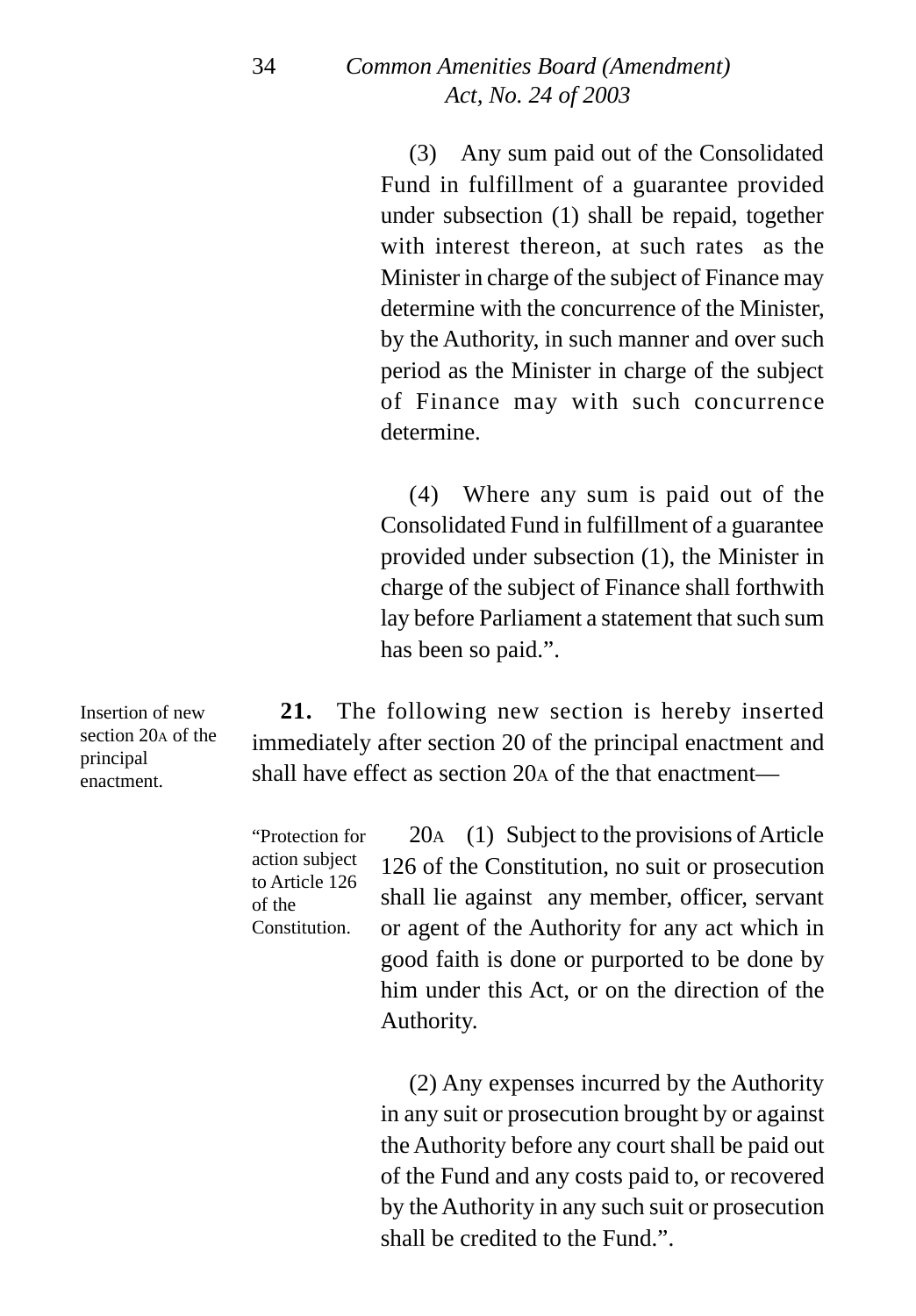**22.** Section 25 of the principal enactment is hereby amended in subsection (2) of that section, by the substitution, for the words from "for a period not exceeding six months" to the end of that section of the words "for a period not exceeding one year or a fine not exceeding ten thousand rupees or to both such imprisonment and fine and if such offence is a continuing offence to an additional fine of one thousand rupees for each day on which the offence is continued after conviction.".

**23.** Section 27 of the principal enactment is hereby amended as follows :—

- (1) by the substitution for the definition of the expression "common amenities" of the following definition :—
	- ' "common amenities" means water, sewerage, drainage, gas, electricity, garbage disposal, airconditioning, telephone and radio services, and roads, accesses, lawns, gardens, parks, playgrounds and other open spaces ;';
- (2) by the substitution for the definition of the expression "common elements" of the following definition :—
	- ' "common elements" shall have the same meaning as is assigned to it by the Apartment Ownership Law No. 11 of 1973 ;';
- (3) by the insertion immediately after the definition of the expression "common elements" of the following definition :—
	- ' "Condominium Plan", shall have the same meaning as is assigned to it by the Apartment Ownership Law No. 11 of 1973 ;';
- (4) by the omission of the definition of the expressions "condominium property" and "housing scheme" ;

Amendment of section 25 of the principal enactment.

Amendment of section 27 of the principal enactment.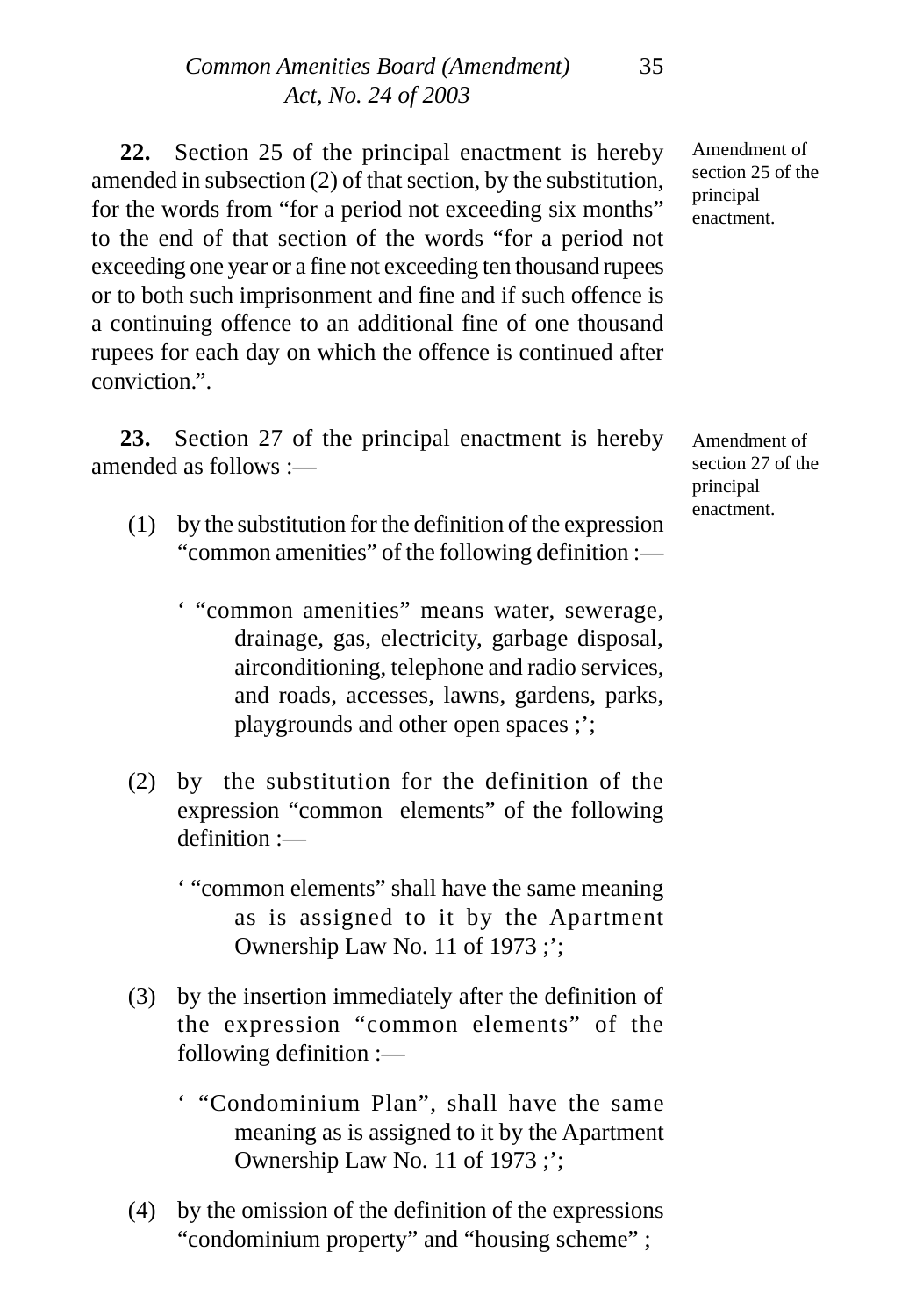#### *Common Amenities Board (Amendment) Act, No. 24 of 2003*

36

- (5) by the substitution for the definition of the expression "local authority" of the following definition :—
	- ' "local authority" means any Municipal Council, Urban Council or Pradeshiya Sabha and includes any authority created or established by or under any law to exercise, perform and discharge powers, duties and functions corresponding to, or similar to the powers, duties and functions, exercised, performed and discharged by any such Council or Sabha ;';
- (6) by the insertion immediately after the definition of the expression "local authority" of the following definition :—
	- ' "management corporation" in relation to any one or more subdivided buildings shown on a condominium plan or semi condominium plan, means the management corporation established in respect of such buildings under the Apartment Ownership Law, No. 11 of 1973 ;';
- (7) by the insertion immediately after the definition of the expression "management corporation" of the following definitions :—
	- ' "owner" means the owner of the land parcel immediately before the subdivision thereof ;'
	- '"owner of the condominium parcel" means the registered owner for the time being of a condominium parcel having a freehold estate in the condominium parcel or where a leasehold estate in the condominium parcel has been created a leasehold estate in the condominium parcel having an unexpired term of not less than twenty years computed as from the date of registration of such creation of leasehold estate ;'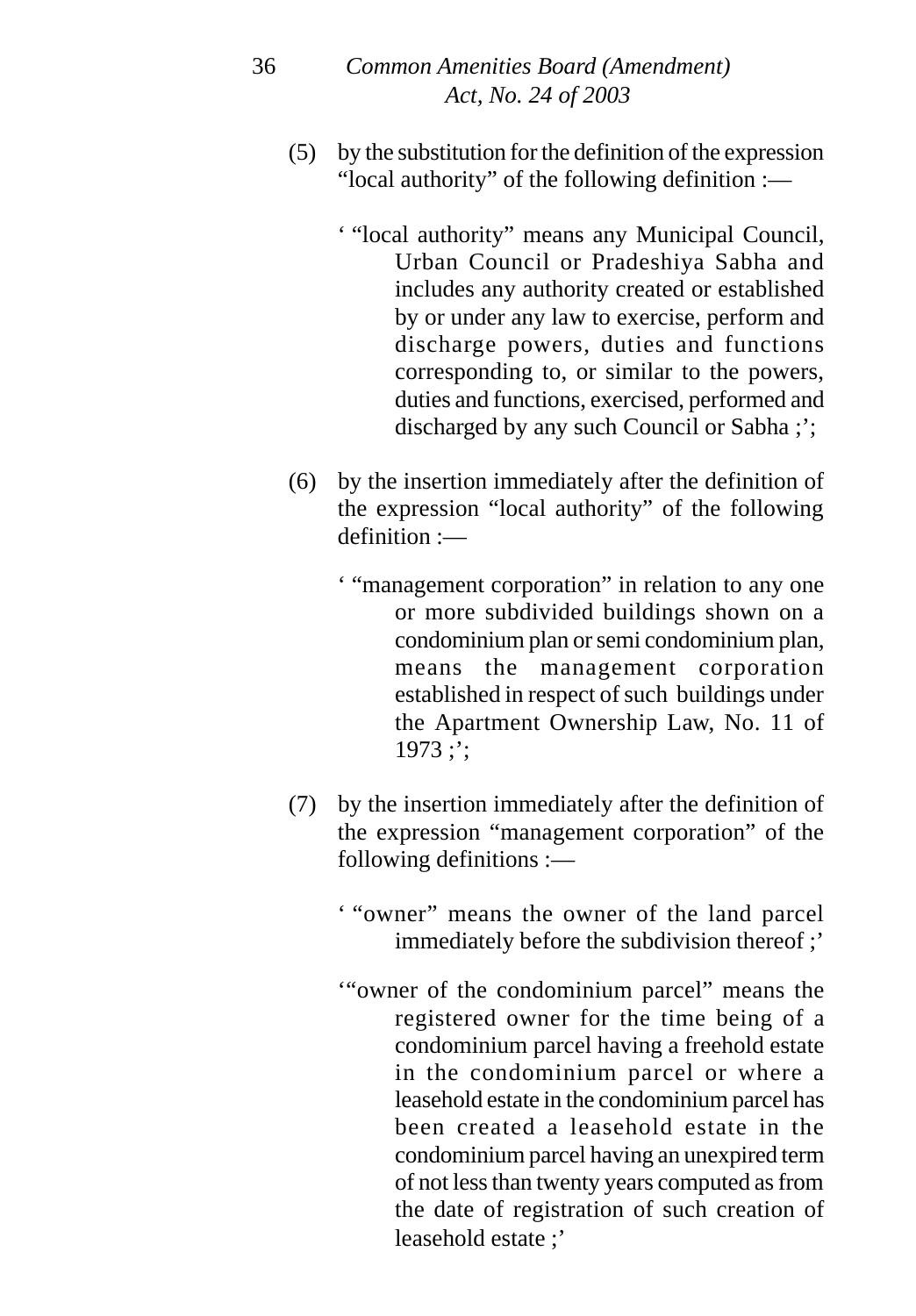#### *Common Amenities Board (Amendment)* 37 *Act, No. 24 of 2003*

- '"parcel" means a defined space which is shown as an independent condominium parcel on a condominium plan or semi condominium plan or provisional condominium plan and which is designed for independent use consisting of one or more rooms whether occupying the entirety or part of one or more storeys in a building of more than one storey and which is shown as a separate condominium parcel on a condominium plan or semi condominium plan or provisional condominium plan and includes a parcel specified as an accessory parcel on any such plan provided that such defined space has a direct exit to a road or a common area leading to a road and access cannot be had through it to any enclosed space of like description ;';
- (8) by the insertion immediately after the definition of the expression "prescribed" of the following definitions :—
	- ' "prospective purchaser" shall have the same meaning as is assigned to it by the Apartment Ownership Law, No. 11 of 1973 ;';
	- ' "Provincial Council" means a Provincial Council established by Chapter XVIIA of the Constitution;';
	- ' "Provisional Condominium Plan" shall have the same meaning as is assigned to it by the Apartment Ownership Law, No. 11 of 1973 ;';
- (9) by the omission of the definition of the expression "public corporation";
- (10) by the substitution for the definition of the expression "residential unit" of the following definition :—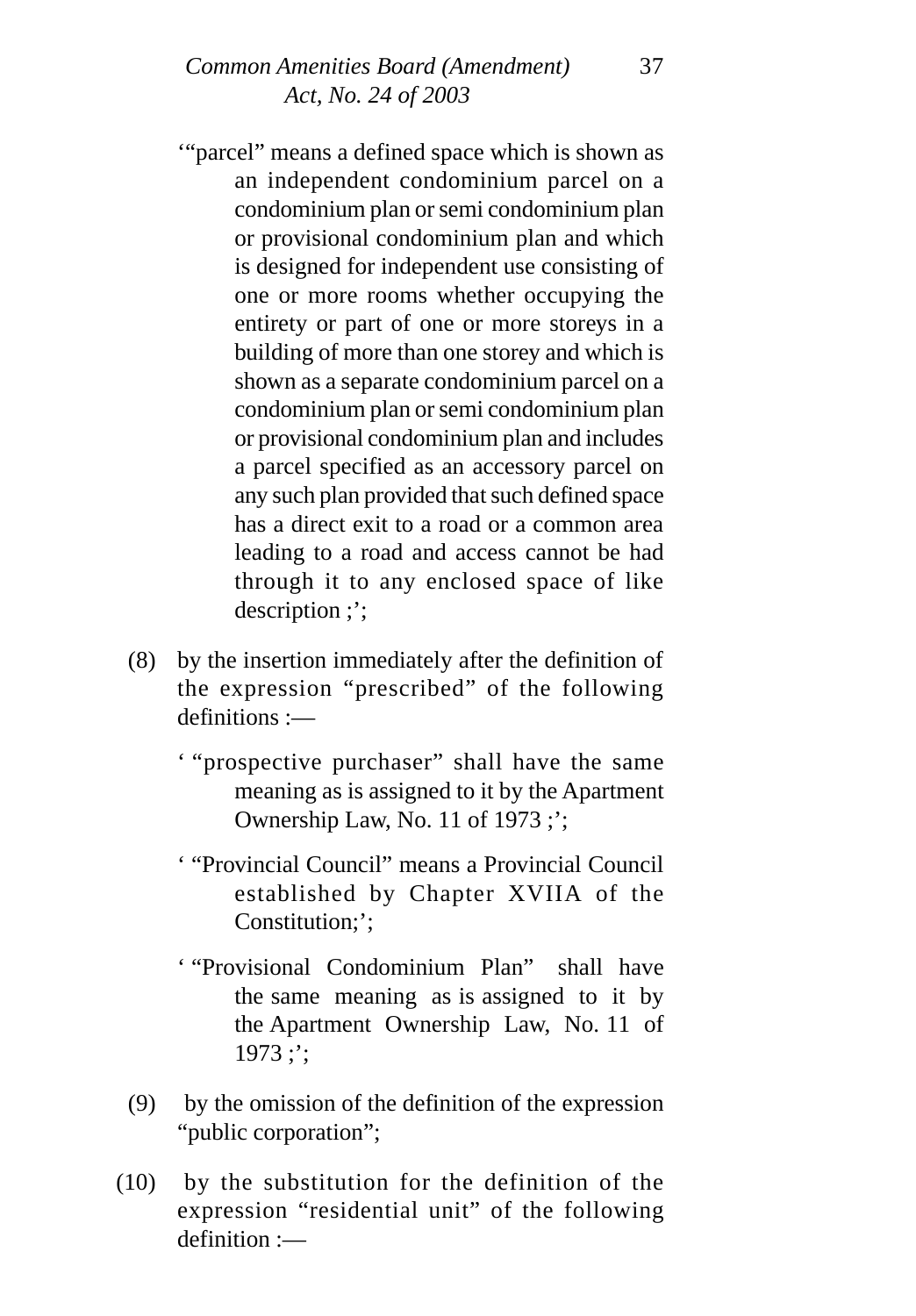#### *Common Amenities Board (Amendment) Act, No. 24 of 2003*

- ' "residential condominium parcels" means such residential condominium parcels as are comprised in a Condominium Property or Semi Condominium property ; ';
- (11) by the insertion immediately after the definition of the expression "residential condominium parcels" of the following definition :—
	- ' "Registrar" means the Registrar of Titles appointed under the Title Registration Act, No. 21 of 1998 and having jurisdiction over the registration district in which the Condominium Property or semi condominium Property or Provisional Condominium Property is situated :':
- (12) by the insertion immediately after the definition of the expression "Registrar" of the following definitions :—
	- ' "storey" means any part of land parcel consisting of a space of any shape below, on, or above the surface of the land parcel or partly below and partly above the surface of the land parcel, the dimensions of which are delineated ;
	- "Semi Condominium Plan" shall have the same meaning assigned to it by the Apartment Ownership Law, No. 11 of 1973 ;
	- "sub-divided building" means any one or more buildings comprised in a Condominium Plan or Semi Condominium Plan or Provisional Condominium Plan approved by the authority empowered by law to approve the building plan ;';
- (13) by the omission of the definitions of the expressions "tenement" and "unit" ; and

38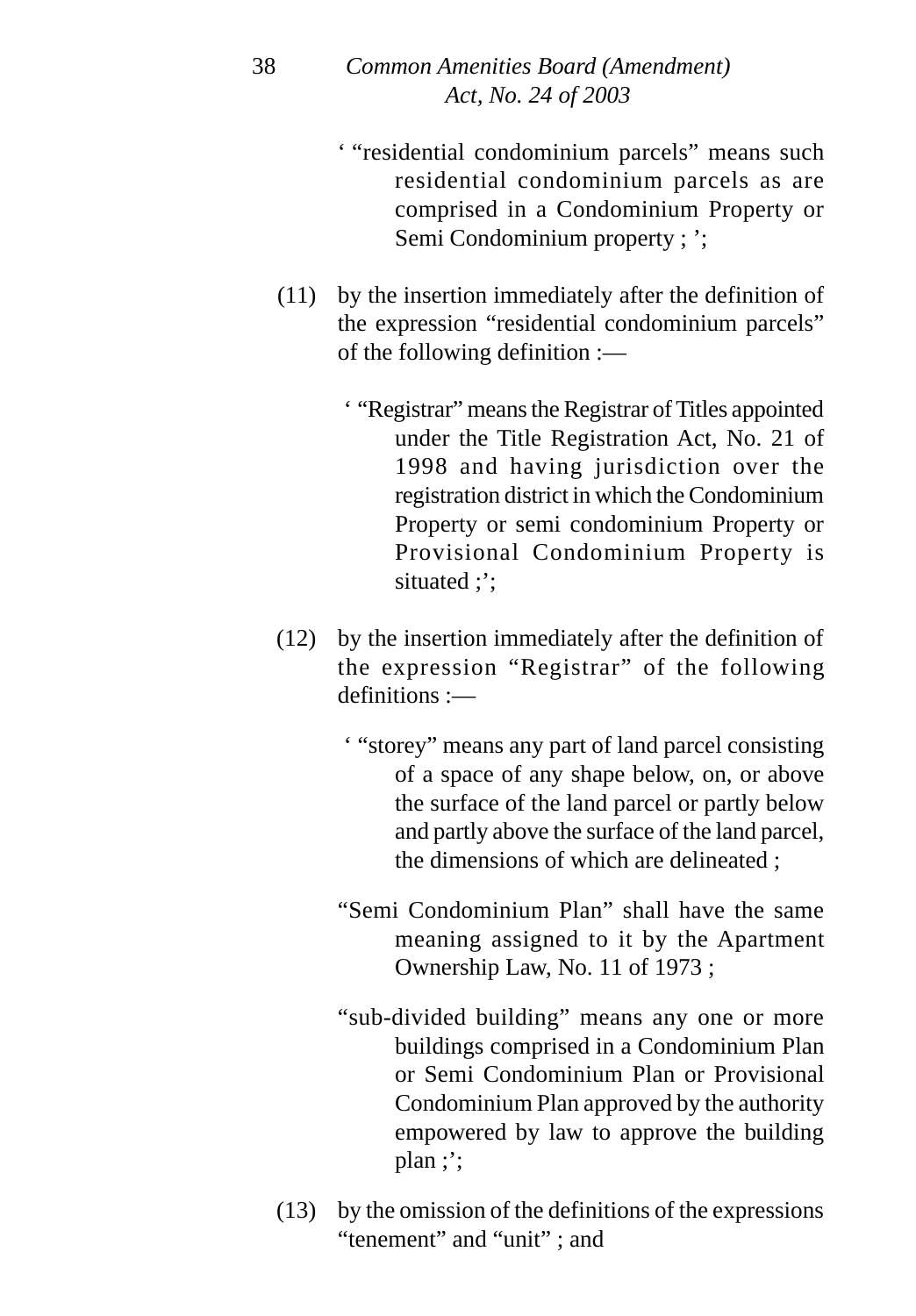- (14) by the addition of the "following definition" immediately after the definition of "subdivided building" :—
	- "unauthorized construction" means any improvement or alteration to the condominium parcel or ancillary parcel appurtenant to such condominium parcel, any improvement or alteration to the common elements, any parceling or subdivision of the land parcel where the Condominium Property or Semi condominium Property is constructed, the erection or re-erection of sub structures and the construction of works on the land parcel, where the Condominium Property or Semi Condominium Property is constructed, carrying out of building, engineering and other operations on over or under such land parcel, or any change in the use for which the land parcel or any building or any structure thereof is used, without a valid permit from the authority who have been empowered by law to approve the building plan, or contrary to any term or condition set out in the permit issued in respect of the building plan approved for the relevant Condominium Property or semi Condominium Property ; .

**24.** The following Schedule is hereby added immediately after section 27 of the principal enactment :—

Addition of Schedule in the principal enactment.

#### "SCHEDULE [Section 9c]

i. Name of the owner :

Address :

ii. Reference No. on Registration of Provisional Condominium Plan :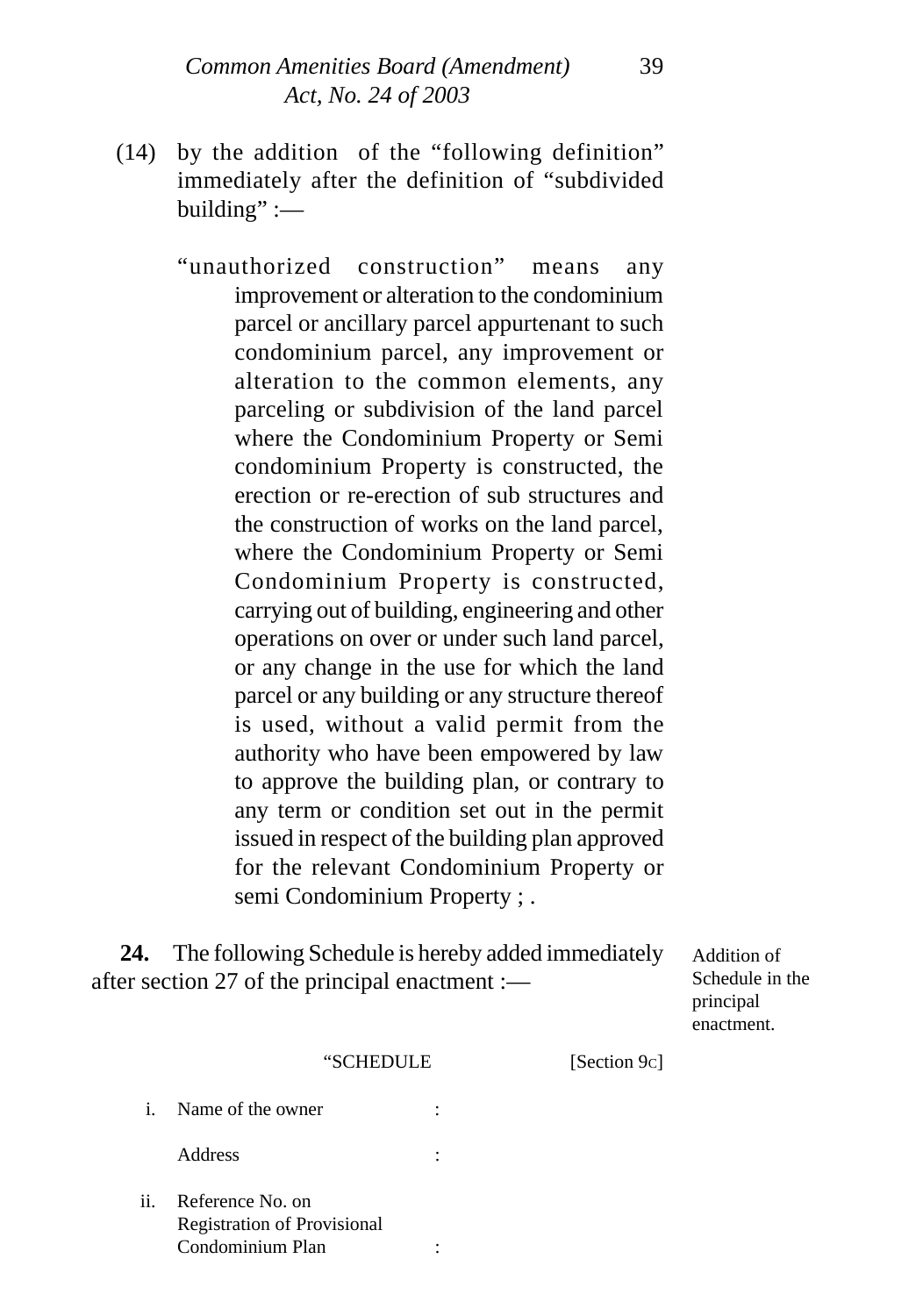## *Common Amenities Board (Amendment) Act, No. 24 of 2003*

40

|          | iii. | Name of the mortgagee                                                                                                                                                                                                                                                                                |  |
|----------|------|------------------------------------------------------------------------------------------------------------------------------------------------------------------------------------------------------------------------------------------------------------------------------------------------------|--|
|          |      | or mortgagees                                                                                                                                                                                                                                                                                        |  |
|          | iv.  | Amount secured under                                                                                                                                                                                                                                                                                 |  |
|          |      | each mortgage of the Provisional                                                                                                                                                                                                                                                                     |  |
|          |      | Condominium parcel                                                                                                                                                                                                                                                                                   |  |
|          | V.   | Location-District                                                                                                                                                                                                                                                                                    |  |
|          |      | Town                                                                                                                                                                                                                                                                                                 |  |
|          |      | <b>Street</b>                                                                                                                                                                                                                                                                                        |  |
|          |      | Assessment No.                                                                                                                                                                                                                                                                                       |  |
|          | vi.  | Number of storeys and number                                                                                                                                                                                                                                                                         |  |
|          |      | of condominium parcels in                                                                                                                                                                                                                                                                            |  |
|          |      | each of the stories as per the                                                                                                                                                                                                                                                                       |  |
|          |      | Provisional Condominium plan :                                                                                                                                                                                                                                                                       |  |
|          | vii. |                                                                                                                                                                                                                                                                                                      |  |
| Savings. | 25.  | For the avoidance of doubts, it is declared that-                                                                                                                                                                                                                                                    |  |
| (a)      |      | all contracts, agreements and other instruments of<br>the Common Amenities Board subsisting on the day<br>immediately prior to the date of commencement of<br>this Act, shall be deemed to be contracts, agreements<br>or other instruments entered into by the<br>Condominium Management Authority; |  |
|          | (b)  | all suits, actions, and other legal proceedings<br>instituted by or against the Common Amenities<br>Board and pending on the day, immediately prior to<br>the date of commencement of this Act, shall be                                                                                             |  |
|          |      | deemed to be suits, actions and other legal<br>proceedings instituted by or against the<br>Condominium Management Authority;                                                                                                                                                                         |  |

(*c*) all rights, liabilities and obligations of the Common Amenities Board on the day immediately prior to the date of commencement of this Act, shall be deemed to be the rights, liabilities and obligations of the Condominium Management Authority ;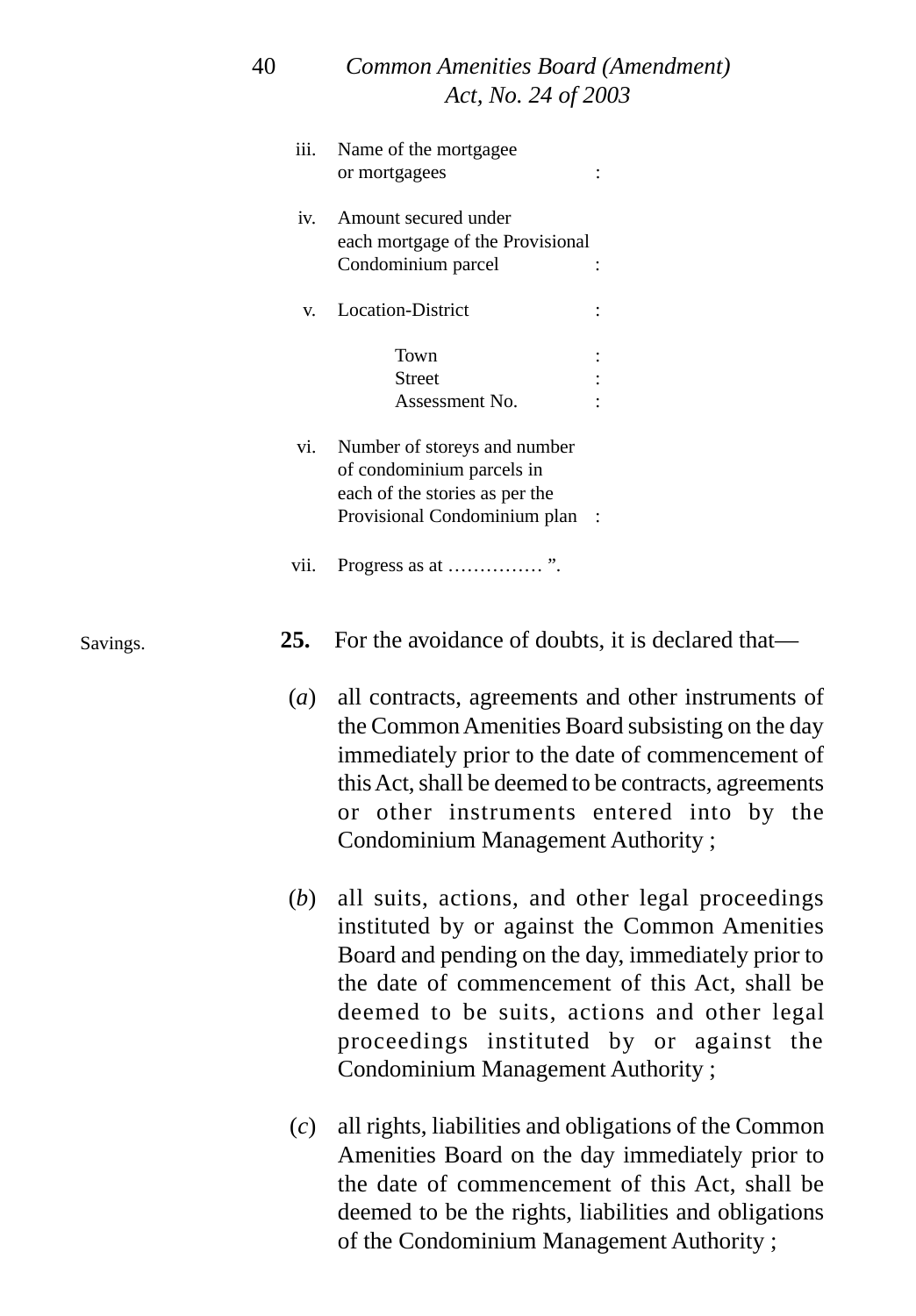- (*d*) every decree, order or judgment entered in favour of or against the Common Amenities Board by any court in any action or proceeding, shall with effect from the date of commencement of this Act, he deemed to be a decree, order or judgment entered in favour of or against the Condominium Management Authority and may be enforced accordingly ;
- (*e*) every officer or servant of the Common Amenities Board, holding office on the day immediately preceding the date of commencement of this Act, shall be deemed with effect from the date of commencement of this Act, to be an officer or scrvant of the Condominium Mangement authority ;
- (*f*) every regulation made under the Common Amenities Board Law and in force on the date prior to the date of commencement of this Act and which is not inconsistent with the provisions of this Act shall be deemed to be regulations made under this Act and may accordingly be amended, added to, or rescinded by regulations made under this Act.

**26.** Every person holding office as a member of the Board on the day immediately preceding the date of commencement of this Act, by virtue of the provisions of subsection (1) of section 8 of the principal enactment shall, notwithstanding anything in the principal enactment cease to hold office on the date of commencement of this Act.

**27.** In the event of any inconsistency between the Sinhala and Tamil texts of this Act, the Sinhala text shall prevail.

Members of the Board holding office on the day preceding the date of commencement of this Act to cease to hold such office on the date of commencement of this Act.

Sinhala text to prevail in case of inconsistency.